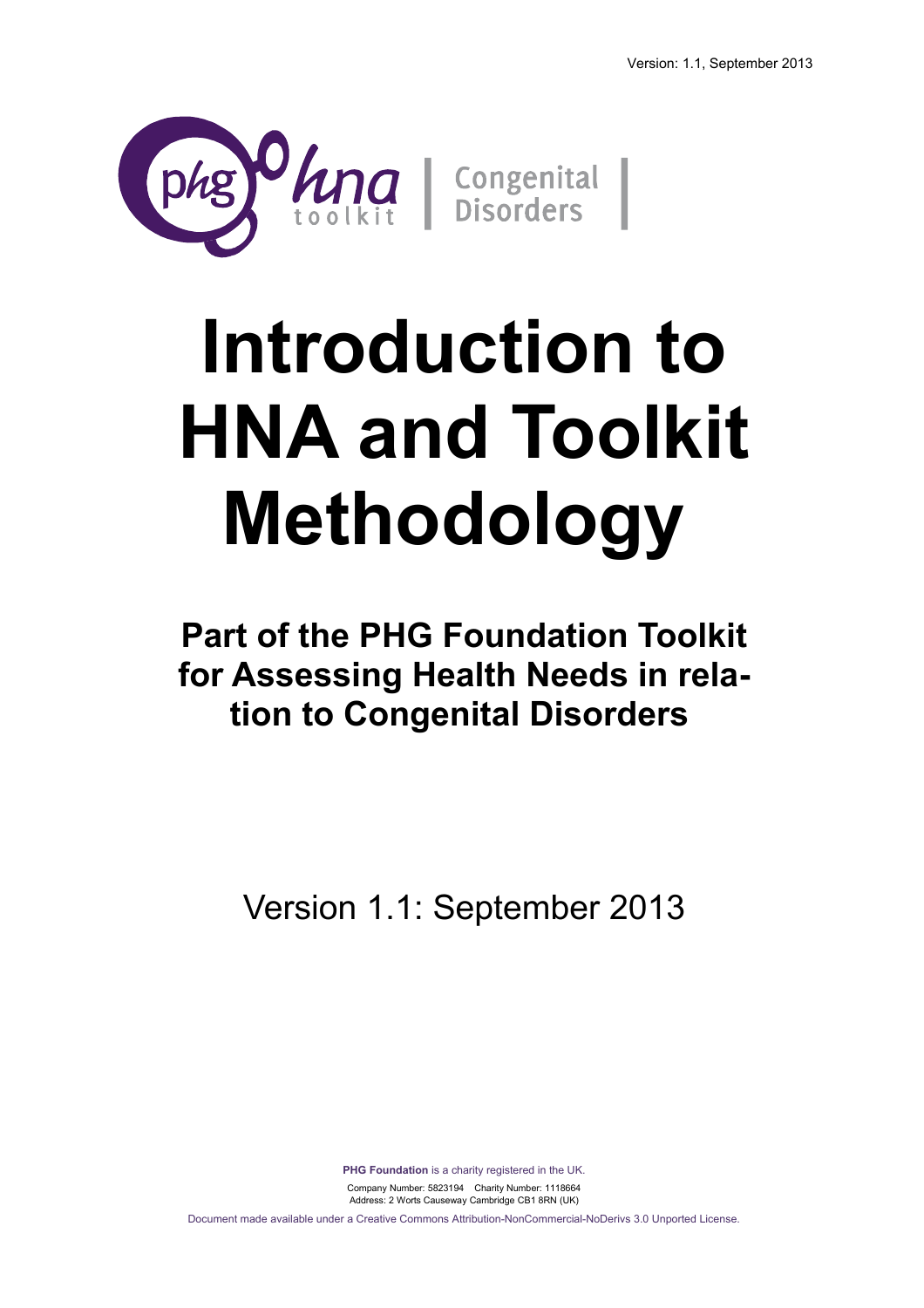

## **Introduction to health needs assessment**

Health needs assessment (HNA) is a systematic method aimed at identifying unmet health needs in a population and making changes in response<sup>[1](#page-1-0)</sup>,<sup>[2](#page-1-1)</sup> (Box 1). Health care need relates to the ability of the population to benefit from (health care) interventions or services. Health needs also include the ability to benefit from changes to the frequency and distribution of risk factors, and of social and environmental factors that influence health, e.g. socioeconomic status, education, diet, employment and behaviour.

Need relates to the occurrence and severity of the problem under consideration, the effectiveness and cost-effectiveness of interventions addressing the problem, and the availability of and access to services and interventions by those who need them. Identifying (and then addressing) inequalities in determinants of health and services are important components of the HNA.





There are a number of approaches that are combined in a needs assessment<sup>[3](#page-1-2)</sup>, with the approach pictured in Box 1 termed the epidemiological approach and is based on combining knowledge of incidence and prevalence with assessment of effectiveness of interventions. Although the epidemiological approach is comprehensive, additional approaches can be used when epidemiological data is lacking or resources to review such information are unavailable. These can involve comparison of level of service between populations in different areas (comparative) or consideration of the views of different interested parties from politicians to patients. Although these later two approaches may be used by themselves, they are often useful supplements to the epidemiological approach as they allow a fuller assessment.

<span id="page-1-0"></span><sup>1</sup> Wright J, Williams R and Wilkinson JR (1998) *Development and importance of health needs assessment*, BMJ: 25; 316(7140):1310-3.

<span id="page-1-1"></span><sup>2</sup> Williams R and Wright J (1998) *Epidemiological issues in health needs assessment* BMJ: 2; 316(7141):1379-82.

<span id="page-1-2"></span><sup>&</sup>lt;sup>3</sup> Stevens A and Raftery J (ed) (1997), Health care needs assesement ( $2<sup>nd</sup>$  series), Radcliffe Medical Press oxford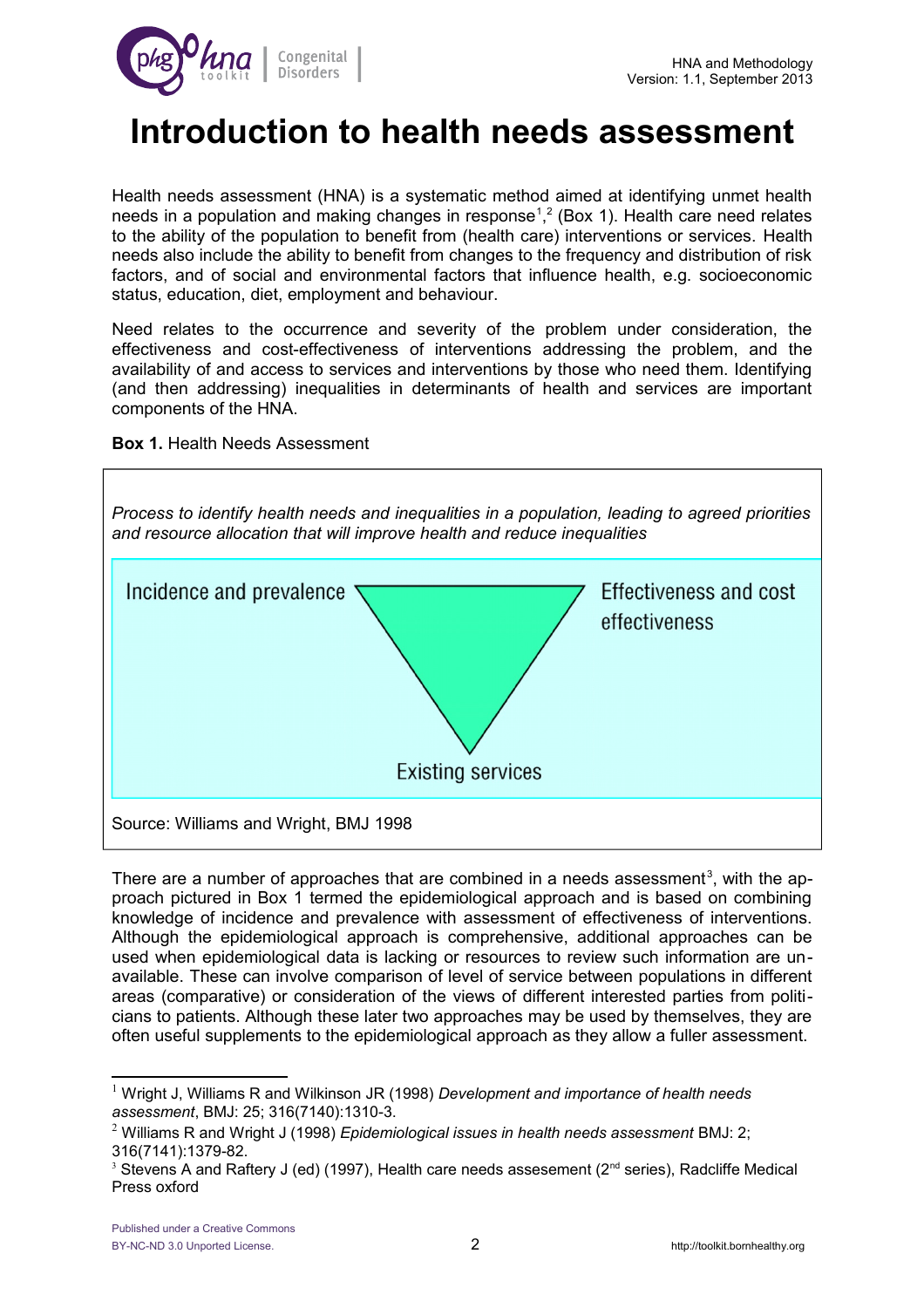

A combination of the three Health Needs Assessment (HNA) approaches described above used in the context of congenital disorders, is the basic framework used in this Toolkit and underpin the process and actions potentially resulting from it. The Toolkit is the 'instrument' that enables users to conduct the HNA in a structured way, focusing on identifying gaps in service provision and the steps needed to prioritise, plan, implement and evaluate health actions to narrow these gaps. The Toolkit does this by guiding users through the needs assessment process and allowing them to collate the following:

- Demographic data on the country or region
- Key epidemiological indicators for the burden of disease for a chosen condition or conditions, and the potential effects of specific interventions
- A structured assessment of existing policies, programmes, services and interventions in terms of their availability, quality, coverage and effectiveness
- A comparison of the current situation ("where are we now?") with the desired situation ("where do we want to be?")
- Identified gaps and unmet needs
- Qualitatively assessments of the effectiveness of interventions
- Prioritised action areas and interventions that are relevant and appropriate to the level of socio-economic development of the country and are sensitive to societal values, culture and legislation.

The HNA process stresses the importance of involving all major stakeholder groups including, for example, policy makers, government/ministry representatives, public health and clinical professionals from a range of health services, laboratory scientists, representatives from patient support groups and charities, health economists, researchers and the private health sector. This inclusive approach maximises the chances that the project's conclusions will have broad acceptance and that effective action will follow.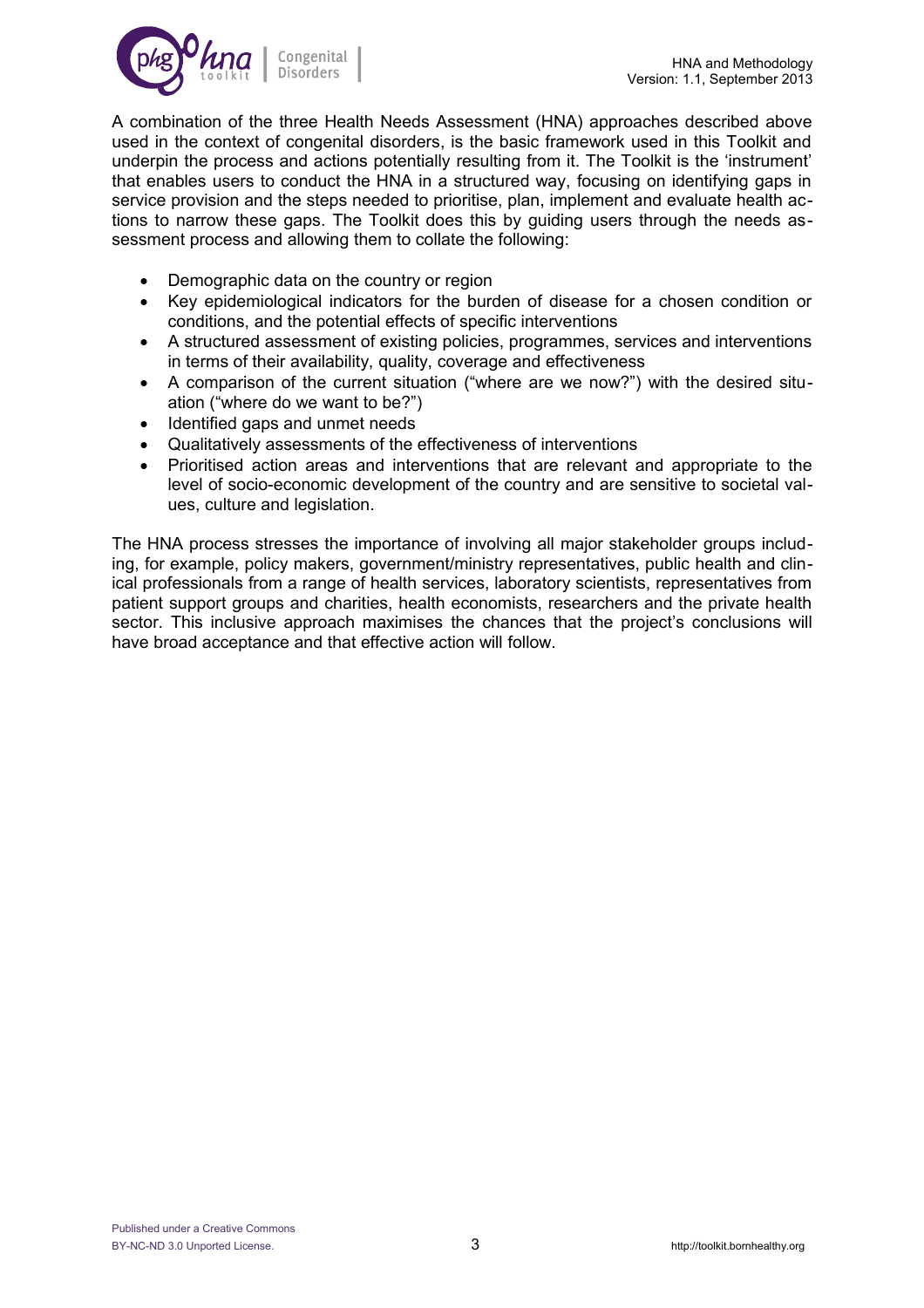



# **Toolkit Methodology**

### **Scope of the Toolkit**

The rationale for developing this Toolkit is provided in the *Overview Document to the PHG Foundation Toolkit for Assessing Health Needs in Relation to Congenital Disorders*. Based on this rationale a number of topics were selected for inclusion in the Toolkit and are listed in Table 1; they have been split into two categories, clinical and service. Topics not currently included within the Toolkit can be created although they may lack estimated/modelled data on the burden of disease. However, it should be noted that the topics listed below are considered to be official versions and any topics created by the user community itself do not automatically become official versions.

**Table 1**: Topics currently included in the Toolkit

| <b>Clinical (listed alphabetically)</b>         | Service (listed alphabetically)  |
|-------------------------------------------------|----------------------------------|
| Congenital heart disease                        | <b>Health services</b>           |
| Congenital hypothyroidism                       | Newborn screening                |
| Congenital rubella syndrome                     | Preconception care and screening |
| Congenital syphilis                             | <b>Prenatal services</b>         |
| Down's syndrome                                 | Teratogens                       |
| Fetal alcohol spectrum disorder                 |                                  |
| Glucose-6-phosphate dehydrogenase<br>deficiency |                                  |
| Neural tube defects                             |                                  |
| Orofacial clefts                                |                                  |
| Rhesus D haemolytic disease of the<br>newborn   |                                  |
| Sickle cell disease                             |                                  |
| Thalassaemias                                   |                                  |

### **Method of development**

The Toolkit was developed over a period of two years by the PHG Foundation with support from the Centre for Health Informatics and Multiprofessional Education (CHIME) at University College London, with direction from a small steering group (Appendix 1). A number of external experts have also contributed to individual topics by authoring specific sections or acting as reviewers. A full list of the project contributors can be found in Appendix 2.

During 2010, a prototype was piloted by three countries in Latin America: Argentina, Uruguay and Brazil and some of the Toolkit materials were also subsequently evaluated in an international workshop in June 2011.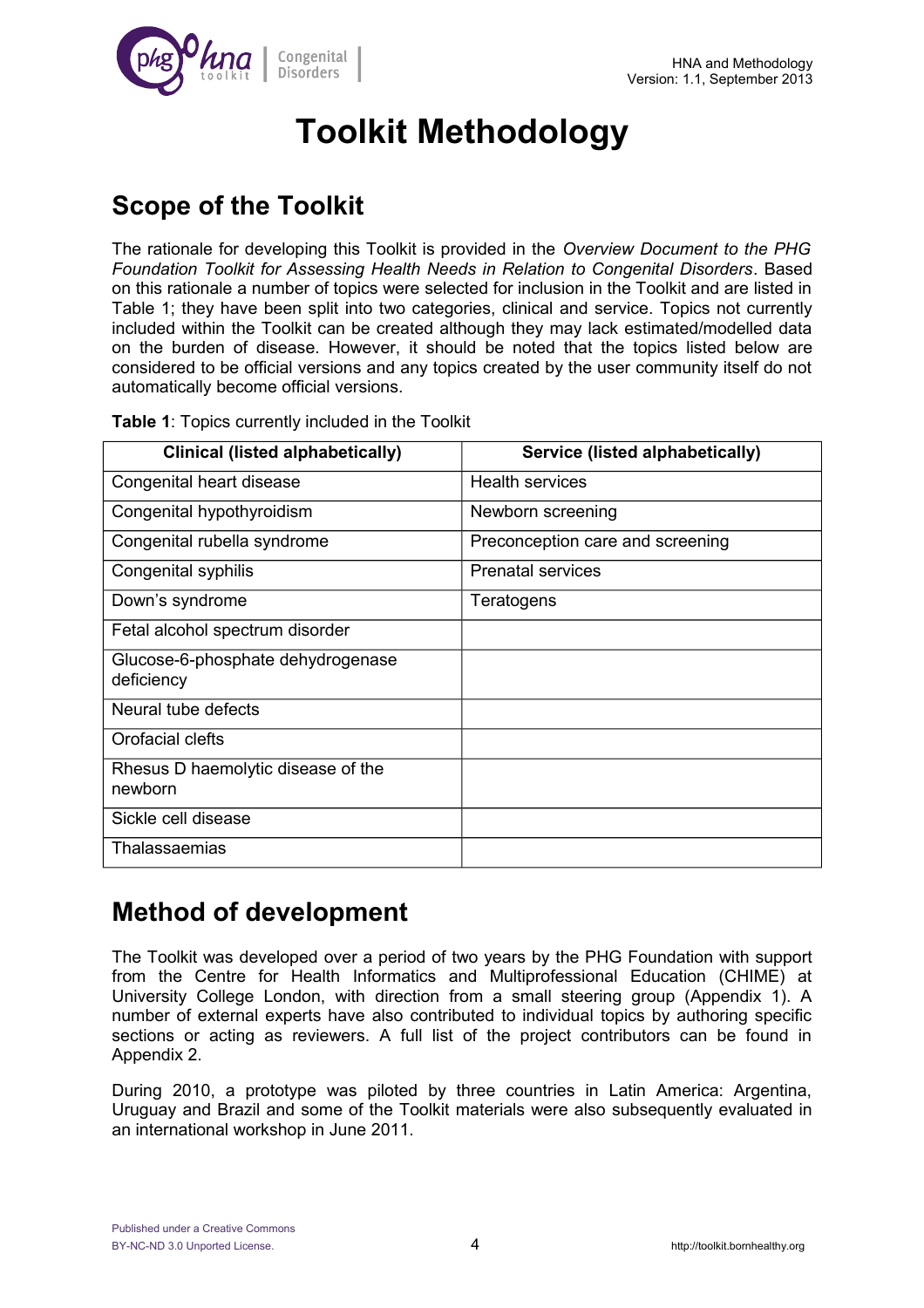

### **The Toolkit**

The PHG Foundation Needs Assessment Toolkit consists of several components that can assist in conducting a needs assessment. Documents are included that contain general information based on a review of the literature and serve to give introductions to specific topics or in relation to specific subjects such as consanguinity, ethical, legal and social issues in relation to congenital disorders, multi-criteria decision analysis and patient engagement.

Each topic contains a background document that provides information and data on the epidemiology of specific conditions (such as risk factors, burden of morbidity and mortality), with an emphasis on public health approaches to their control at population level. We have also attempted to provide some information on effectiveness and cost-effectiveness based on a review of the literature; however this is not extensive. It is also important to bear in mind that the costs and impact of interventions vary depending on local circumstances, including the level of development and mode of organisation of health and other services, availability of local resources and technology, and societal values.

The Toolkit also provides guidance on the evaluation of existing services and interventions, identification of gaps and how these may be addressed. The evaluation is based on commonly used frameworks<sup>[4](#page-4-0)</sup> and considers existing resources or structures (e.g. finances, facilities, equipment and trained personnel), processes and outputs (measures of activity such as clinics run, preconception visits undertaken, coverage of screening and treatment services) and outcomes, i.e. related to the occurrence, morbidity and mortality from congenital disorders. Quality is an important domain within the evaluation of services and includes measures such as effectiveness, efficiency, equity, accessibility, acceptability and responsiveness. The Guide document provides an overview of the process and how the various documents for each topic are intended to be used.

As part of the Toolkit, we provide a range of demographic, health services and epidemiological data that are relevant at global, regional and national levels. More information on the sources of this data is given in the next section. Most of the epidemiological and effectiveness data are derived from mathematical models and are subject to varying degrees of uncertainty, depending on the type of data and where it applies to, i.e. which country or region<sup>[5](#page-4-1)</sup>. For this reason we suggest that the use of local data (where available) may be preferable, although it may need to be adjusted to account for limitations in quality and representativeness.

We also provide epidemiological estimates for certain congenital disorders; these are derived from the Modell Database of Constitutional Congenital Disorders (MGDB), developed by Professor Bernadette Modell and colleagues from CHIME for selected congenital disorders. More details on the MGDB can be found in the next section. Of note, not all topics include estimated/modelled data but instead require data to be collected or estimated by Toolkit users. The data that are included are by no means intended to be definitive and should only be used as a starting point.

The official language used within the Toolkit is English (UK). We are aware that not everybody can understand English and are looking at how best to provide translated versions of the Toolkit. However, it should be noted that the official version is the English language version and that a translated copy would be an accompaniment to the official document and not an official version itself.

<span id="page-4-0"></span><sup>4</sup> Donabedian A (1978) *The quality of medical care*. Science; 200:856-64.

<span id="page-4-1"></span><sup>&</sup>lt;sup>5</sup> The demographic and health services data we provide come from international sources, which although usually based on data provided by the countries, may in some instances not represent the most up-to-date information available at country level.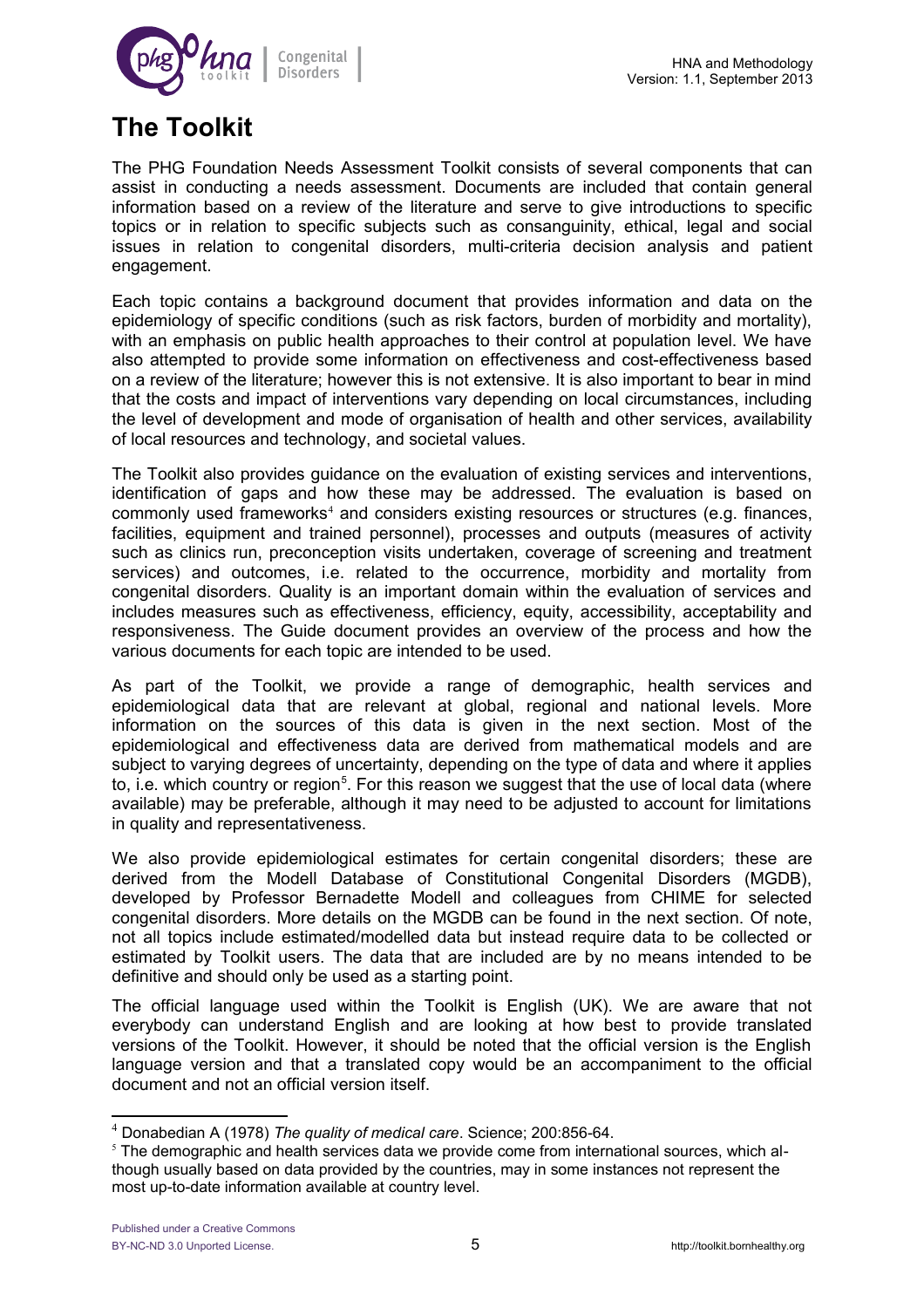

### **Introduction to PHG DataBase (PHGDB)**

PHGDB is the database that the PHG Foundation has compiled in order to help support the data needs of the Toolkit to address the first two steps of the HNA process as outlined above i.e. demographic data and key epidemiological indicators. The data within PHGDB are only intended to be used as starting points with Toolkit users urged to source local up-to-date data. The data within PHGDB will be periodically revisited in order to update data sources or add new data that is relevant for the Toolkit.

### **What countries are included?**

ISO codes for the countries included within this version of the Toolkit were taken from the<br>International Organization for Standardization website International Organization for Standardization website [\(http://www.iso.org/iso/country\\_codes/iso\\_3166\\_code\\_lists/country\\_names\\_and\\_code\\_elem](http://www.iso.org/iso/country_codes/iso_3166_code_lists/country_names_and_code_elements.htm) [ents.htm\)](http://www.iso.org/iso/country_codes/iso_3166_code_lists/country_names_and_code_elements.htm) and are the ISO 3166-1-alpha-2 code elements.

A list of countries included in the Toolkit can be found in Appendix 3. Countries not currently included within the Toolkit can be added although they may lack estimated/modelled data.

### **How are international comparisons made?**

PHGDB uses the same geographic regions (21 distinct regions) as the Global Burden of Diseases (GBD) Study (Chapter 8 [http://www.globalburden.org/GBD\\_Study\\_Operations\\_Manual\\_Jan\\_20\\_2009.pdf\)](http://www.globalburden.org/GBD_Study_Operations_Manual_Jan_20_2009.pdf) in order to allow international or regional comparison if required. See Appendix 4.

### **Where do demographic profiles come from?**

Demographic profiles have been compiled for each of the countries included within the Toolkit. Demography data were downloaded from the United Nations Statistics Division Demographic statistics website [\(http://unstats.un.org/unsd/demographic/default.htm\)](http://unstats.un.org/unsd/demographic/default.htm) and UN Demographic Yearbook [\(http://unstats.un.org/unsd/demographic/products/dyb/dyb2.htm\)](http://unstats.un.org/unsd/demographic/products/dyb/dyb2.htm). We took the pragmatic decision to group the demographic population pyramid into 14 ageintervals of 5 years for male, female and total population (see Appendix 5). This worked well logistically as the data was presented this way as a minimum by the UN website. In some instances the data were found in single year intervals in which case they were grouped into the 5 year intervals by summing the appropriate years. Because these data are sometimes estimated with figures rounded to the nearest whole number for each age group used, the national totals are often different from the sum of the individual age groups because of these rounding errors.

Another problem encountered was that these data are not always up-to-date and are often quite old, so if the age-stratified data are added to give national totals, the results are different from the estimated national totals available for more recent years. National totals not stratified by age-intervals or sex are also available from the UN Demographic Yearbook and as such are often different to the available stratified data. We acknowledge these limitations and urge users to enter their own more up-to-date and complete data where possible. Our aim was to use a single source to gain as much data as possible in order to allow comparability across countries. The UN Demographic Yearbook is an annual compendium of official statistics that have been collected from national statistics authorities from over 230 national offices since 1948 by using a set of questionnaires. Inclusion of upto-date information for each country is dependent on each of the national offices returning the questionnaires.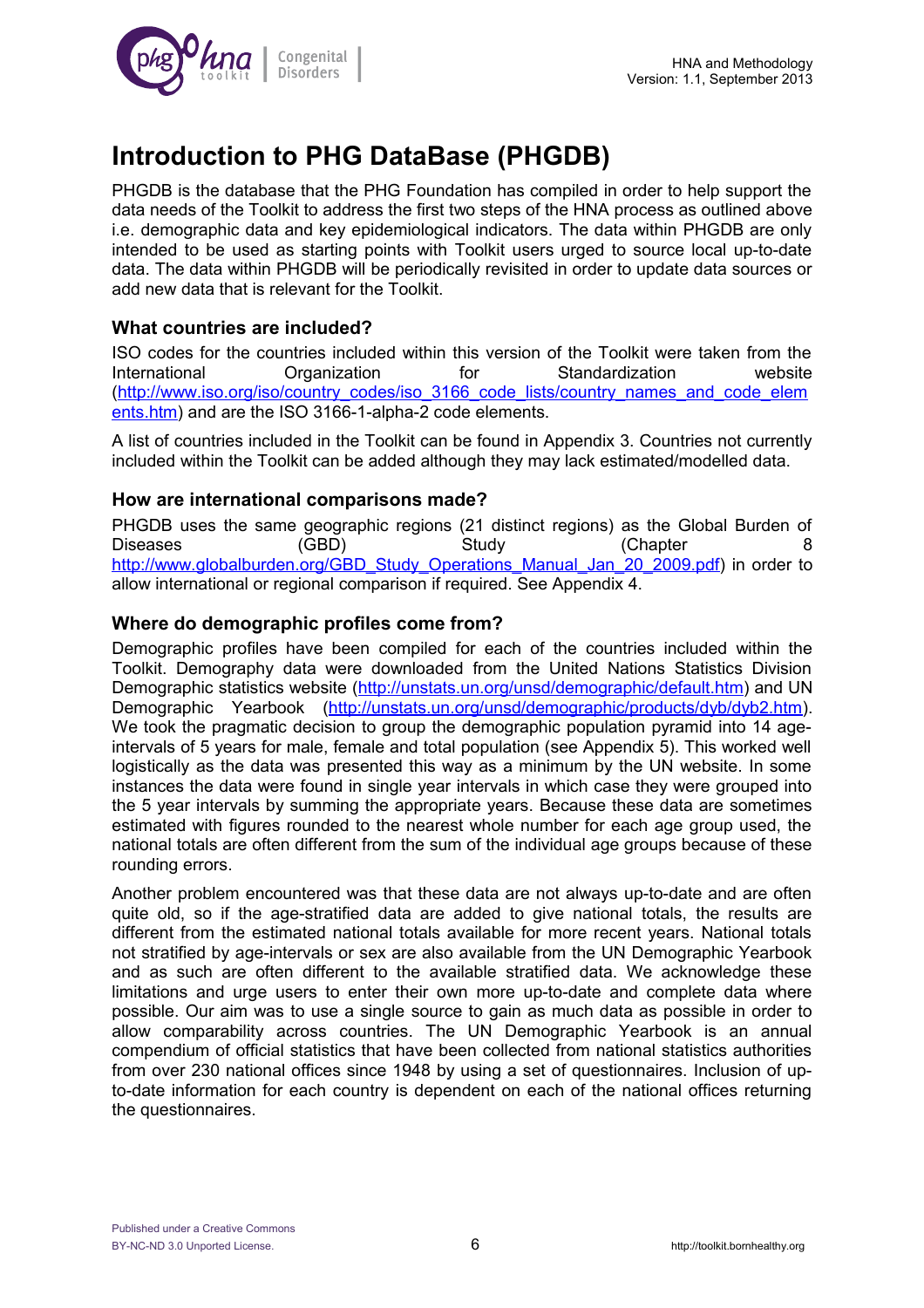

Also included in the Demography section of the Toolkit are estimates on fertility and mortality, maternal health, newborn health, and some socio-economic variables. The data within these sections can be patchy depending on what is available from WHO Global Health Observatory World Health Statistics and Health Systems [\(http://apps.who.int/ghodata/\)](http://apps.who.int/ghodata/), the United Nations Statistics Division [\(http://unstats.un.org/unsd/databases.htm\)](http://unstats.un.org/unsd/databases.htm), the Consanguinity/Endogamy resource maintained by Professor Alan Bittles Consanguinity/Endogamy resource maintained by Professor Alan [\(http://consang.net/index.php/Main\\_Page\)](http://consang.net/index.php/Main_Page), and Unicef for under-five, infant, and neonatal mortality (http://www.childinfo.org/mortality tables.php along with a report on estimates developed by the UN Inter-agency group for child mortality estimation [http://www.unicef.org/media/files/Child\\_Mortality\\_Report\\_2011\\_Final.pdf\)](http://www.unicef.org/media/files/Child_Mortality_Report_2011_Final.pdf).

The WHO have a disclaimer which states that many of their databases represent the best estimates of WHO using methodologies for specific indicators that aim for comparability across countries and time and that they are updated either as more recent or revised data becomes available or the methodology used to calculate the data changes. They also state that their data is not always the same as that from Official Nationals but they do give their Member States the opportunity to review and comment on the data and estimates as part of country consultations.

### **Fertility and mortality**

The fertility and mortality section includes estimates on: crude birth rate (births per year per 1,000 population); still birth rate (still births per year per 1,000 population); total births per year (number of live births and still births); infant mortality rate (infant deaths – i.e. aged 1 year or under – per 1,000 live births per year); under-5 mortality rate (under-5 deaths – i.e. aged 5 or under – per 1,000 live births per year); percentage births in women over the age of 35 years; average life expectancy at birth (in years); percentage of marriages that are consanguineous, noting the data limitations in representativeness and on how up-to-date the data are.

### **Maternal health**

The maternal health section includes estimates on: percentage of pregnancies with at least one prenatal visit; percentage of pregnancies with at least four prenatal visits; percentage of births attended by a skilled health professional; the contraception prevalence rate (percentage of women between 15 and 49 years of age who are practising, or have sexual partners who are practising, any form of contraception); percentage unmet need for family planning (is the number of women with unmet need for family planning as a percentage of all women of reproductive age who are married or in a union); total fertility rate (is the average number of children that would be born per woman over her lifetime if that woman followed the current age-specific fertility rates and lived to at least the end of her reproductive life); percentage of births occurring at home; percentage of births occurring at health care facilities or services.

### **Newborn health**

The newborn health section includes estimates on: the number of neonatal (within the first 28 days or month after birth) examinations conducted by skilled birth attendants or trained staff; the percentage of neonatal examinations conducted by skilled birth attendants or trained staff.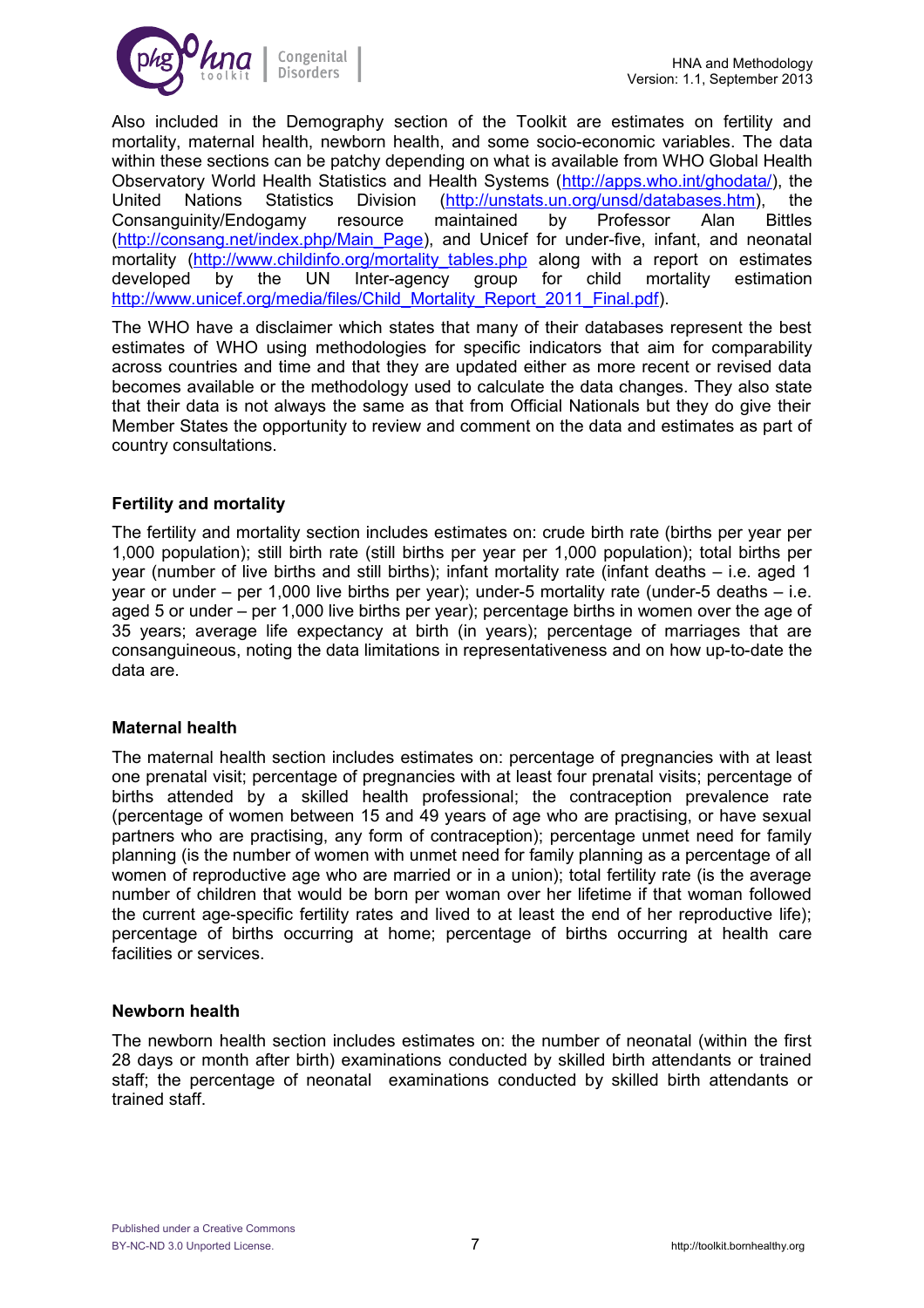

### **Socio-economic indicators**

The socio-economic indicators section includes estimates on: the gross national income per capita PPP int. \$ (this is the gross national income per capita converted to international dollars using purchasing power parity (PPP) rates so that an international dollar has the same purchasing power as a US dollar has in the USA); percentage of the population living on less than US\$1 per day (a commonly used international poverty indicator); percentage of births in a given year that are officially registered; percentage of deaths in a given year that are officially registered.

### **Where do health services data come from?**

Health services data profiles have been compiled for each of the countries included within the Toolkit and include estimates on health expenditure, health workforce, and infrastructure. The data within these sections is patchy depending on what is available from WHO Global Health Observatory World Health Statistics and Health Systems [\(http://apps.who.int/ghodata/\)](http://apps.who.int/ghodata/) and the United Nations Statistics Division [\(http://unstats.un.org/unsd/databases.htm\)](http://unstats.un.org/unsd/databases.htm). Despite gaps in the data provided, the health workforce and infrastructure data are clearly important and efforts should be made to obtain local data.

### **Health expenditure**

The health expenditure section includes estimates on: total expenditure on health per capita purchasing power parity (PPP) Int. \$ (purchasing power parity rates are used so that one Int. \$ has the same purchasing power as one US \$ in the US); total expenditure on health as a percentage of the gross domestic product; government expenditure on health per capita PPP Int. \$; external resources for health as a percentage of the total expenditure on health; general government expenditure on health as a percentage of the total expenditure on health; out-of-pocket expenditure on health as a percentage of private expenditure on health; private expenditure on health as a percentage of total expenditure on health; general government expenditure on health as a percentage of total government expenditure.

### **Health workforce**

The health workforce section includes some estimates on: number of nursing and midwifery personnel; density per 10,000 population of nursing and midwifery personnel; number of physicians/doctors; density per 10,000 population of physicians/doctors; number of obstetricians; number of paediatricians; number of paediatric surgeons; number of paediatric cardiac surgeons; number of paediatric neurosurgeons; number of clinical geneticists; number of genetic counsellors; number of community health care workers; number of skilled birth attendants; density per 10,000 women of reproductive age (15 to 49 years of age) of skilled birth attendants; number of laboratory staff providing cytogenetic testing; number of lab staff providing molecular genetics testing; number of lab staff providing biochemical tests for genetics; number of skilled health attendants/workers.

### **Infrastructure**

The infrastructure section has the following indicators: number of maternity units; number of services providing specialised care for people with congenital disorders; number of family planning services; number of preconception services; number of services providing prenatal care; number of services providing newborn or neonatal care; number of facilities providing genetic services; number of labs providing cytogenetic services; number of laboratories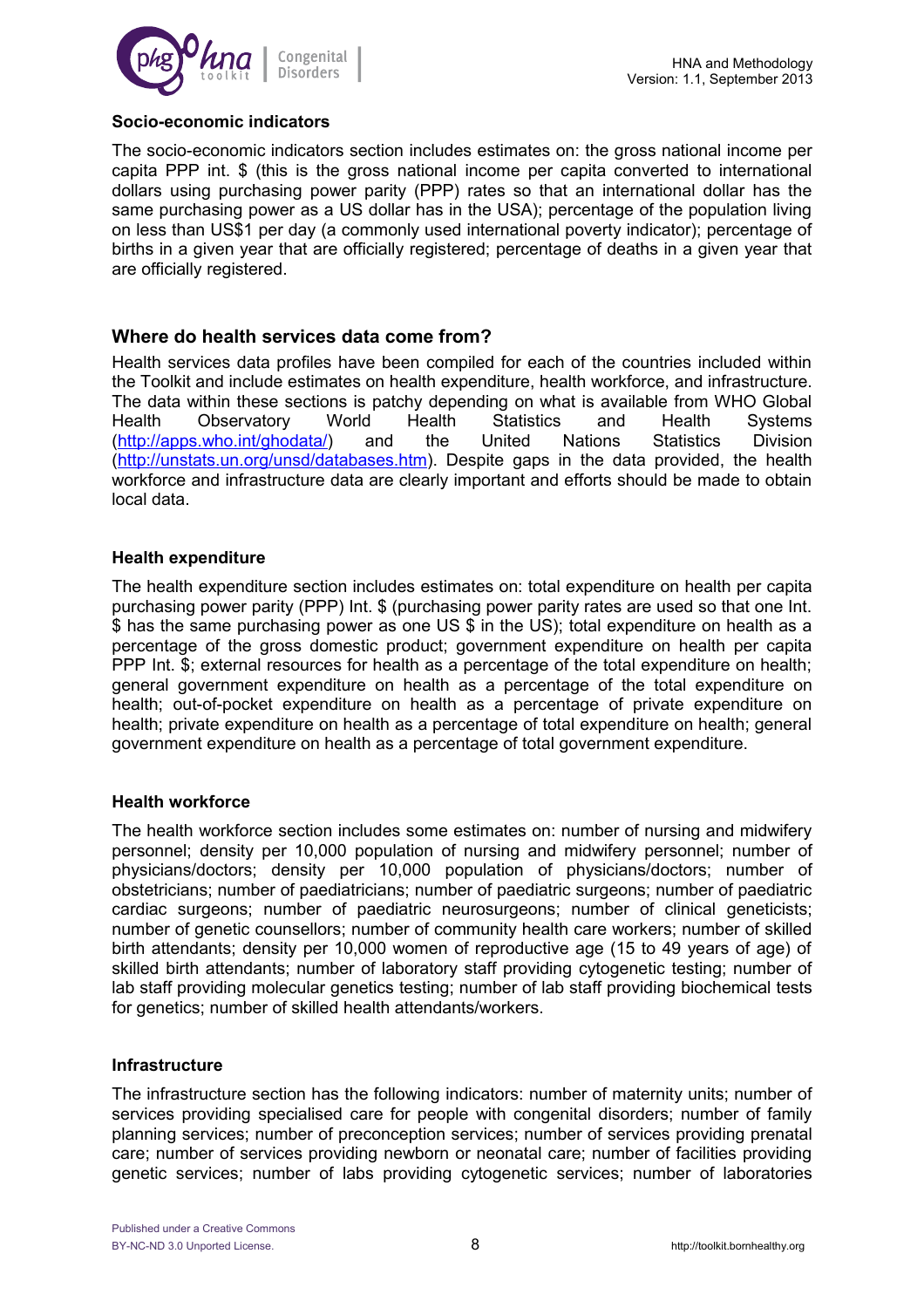

providing molecular genetic services; number of laboratories providing biochemical tests for genetics; number of facilities offering terminations of pregnancies for fetal defects.

### **Where does the condition-specific epidemiology come from?**

Currently there are two sources of global epidemiological data in relation to congenital disorders: the Global Burden of Disease (GBD) study and the Modell Database of Constitutional Congenital Disorders (MGDB). There is overlap in the contributors to MGDB and GBD, however, the final inputs and outputs produced differ due to differences in the methodological approaches taken.

In December 2012 the latest GBD update (GBD2010) was published, presenting high level methods and results for 291 conditions throughout the whole human lifespan at a global level. The GBD cause list includes congenital anomalies (neural tube defects, congenital heart anomalies, cleft lip and cleft palate, Down's syndrome, other chromosomal anomalies and other congenital anomalies.

The top-level summary findings of the Global Burden of Disease (GBD) study 2010 are available in the form of seven articles published in the Lancet as well as regional information via the Institute of Heath Metrics and Evaluation (IHME) website. These articles and associated datasets provide data on different aspects of the study (including data for different countries and world regions, men and women, and different age groups), specifically relating to Disability adjusted life year (DALYs), Years of Life Lost (YLL), Years Lost due to Disability (YLD) and cause of death. However, detailed information relating to country-specific prevalence is not yet available.

The summary data from the GBD study are only minimally useful to PHGDB. This is because they only give regional estimates and metrics for YLL, YLD and DALYs. PHGDB requires more detailed information such as country level data relating to prevalence of specific congenital disorders, prevalence within specific age groups, life expectancy of those with the condition etc. As this information is available via MGDB, it was decided to use this data source within the Toolkit for condition-specific epidemiology. Modell Database of Constitutional Disorders (MGDB)

The MGDB was developed by Professor Bernadette Modell in response to the scarcity of national and global data in relation to congenital disorders. The estimates present in PHGDB are based on data from the 2012 updated version of the MGDB. Earlier versions of this database have been used by several publications including the *March of Dimes Global Report on Birth Defects[6](#page-8-0)* and as a basis for work by Professor Arnold Christianson on genetics in developing countries<sup>[7](#page-8-1)</sup>. The MGDB also forms the basis of the Global Burden of Disease estimates for congenital disorders [\(http://www.globalburden.org/\)](http://www.globalburden.org/).

The MGDB gives estimates for 2010 by country, for the purposes of the Toolkit these have also been bundled into GBDregional data:

Potential births

This estimate is for the rate of potential births in the absence of any intervention. These estimates were obtained using information available from dedicated epidemiological studies,

<span id="page-8-0"></span> $6$  Christianson A, Howson CP, Modell B March of Dimes global report on birth defects. The hidden toll of dying and disabled children. March of Dimes Birth Defects Foundation. 2006. White Plains, New York.

<span id="page-8-1"></span> $7$  Christianson A, Modell B Annu Rev Genomics Hum Genet 2004 5:219-65.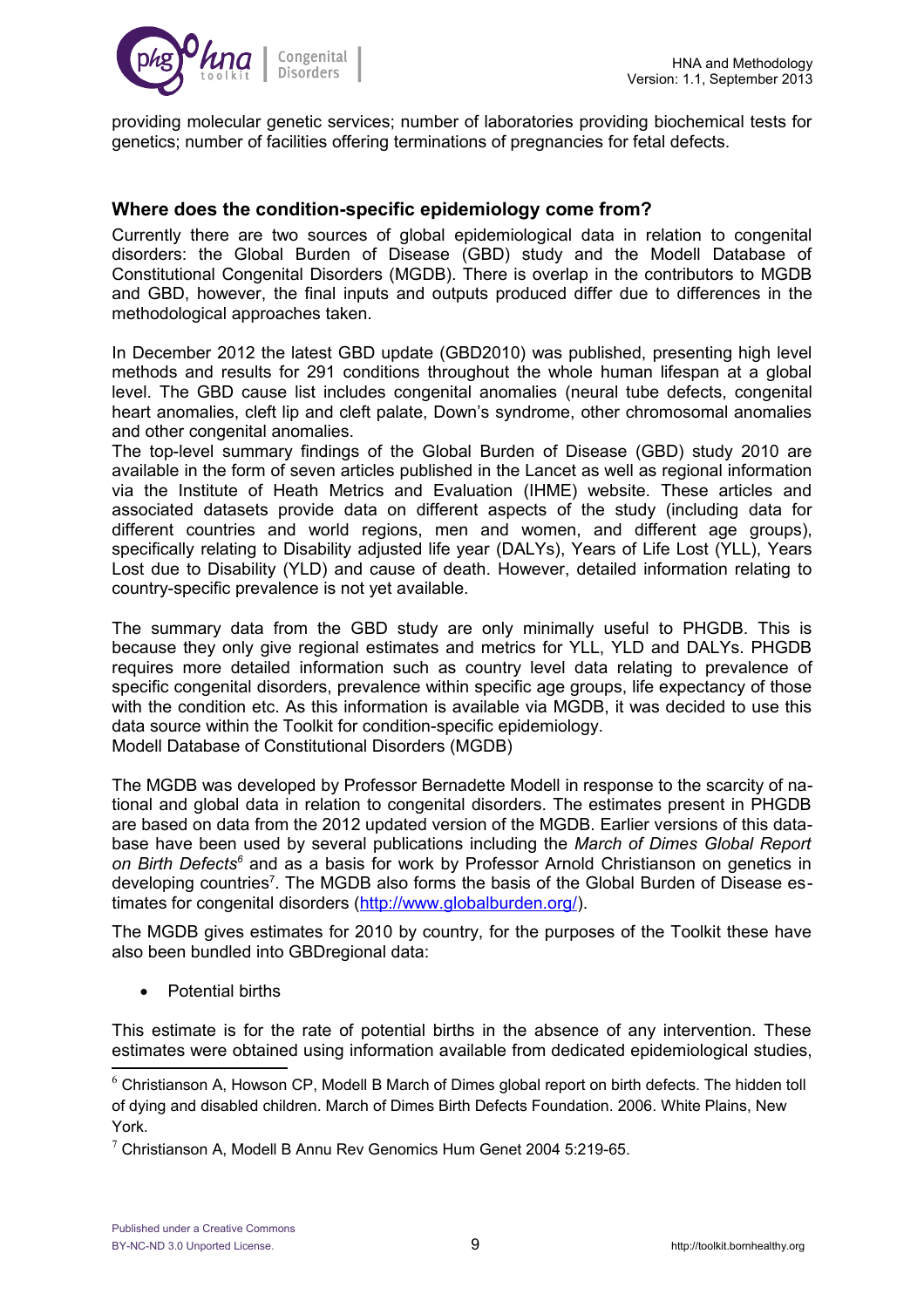

established birth prevalence surveillance systems and registries together with demographic information from a number of UN sources. For countries where data was lacking, birth prevalence data from neighbouring or similar countries were used to make informed estimates. These base-line estimates were adjusted taking into account country-specific factors that would influence the prevalence of specific congenital disorders; these include carrier rates for recessive conditions, prevalence of consanguineous marriage and maternal age distribution.

Outcomes of affected pregnancies (stillbirth, ToP, live birth)

Estimates of stillbirths were made based on the approximate stillbirth rate associated with selected disorders. For chromosomal disorders, , neural tube defects and congenital heart disease the stillbirth rate was derived from EUROCAT data by calculating the proportion of continuing pregnancies that ended in fetal death.

The rates for termination of pregnancy are given for conditions where this might be applicable e.g. Downs syndrome and neural tube defects. (For conditions such as uncomplicated orofacial clefts termination rates are not included.) Termination rates are based on data on termination for fetal abnormality available from registers that participate in EUROCAT and ICBDSR where available, with adjustments for under-ascertainment as appropriate. Nearneighbour assumptions are made for 58 small countries without participating registers, out of 88 countries where termination of pregnancy is permitted. However, important information gaps remain for many countries where prenatal diagnosis is available. For China, estimation of terminations was derived from the sex ratios (assuming termination in female fetus to be of the same magnitude as those for malformations or anomalies), with estimates for countries such as India, Turkey and Egypt considered to be of similar magnitude, e.g. 10% termination for anencephaly and 5% termination for spina bifida.

For countries where termination for fetal abnormalities is illegal (96 countries at the time of writing), it is assumed that no terminations for fetal abnormality take place, although some are almost certainly done for malformations.

The estimated (total) birth prevalence is derived from potential births minus births avoided due to interventions before or during pregnancy, such as folic acid fortification of foods for neural tube defects and orofacial clefts, and pregnancy terminations. Information relating to prevention strategies was obtained from literature searches and their minimum estimated effect calculated.

The estimated live birth prevalence is calculated by subtracting estimated stillbirth prevalence from actual total birth prevalence.

• Mortality

Mortality due to congenital disorders was calculated taking into consideration prospective survival curves and the proportion of the population that has access to health services. Prospective survival curves were created for different settings based on mortality data up to five years of age, information from the literature on long-term survival related to specific conditions, expert opinion and in some cases data from charities collecting relevant data. Due to the lack of observational data on survival past 30-35 years of age, the observed mortality in the oldest 5-year age groups was extrapolated up to 70-80 years of age. Survival in the absence of diagnosis and interventions for many low-income countries was estimated using data from high-income countries that describe the baseline situation before the introduction of new interventions.

Numbers and age distribution of those living with the disorder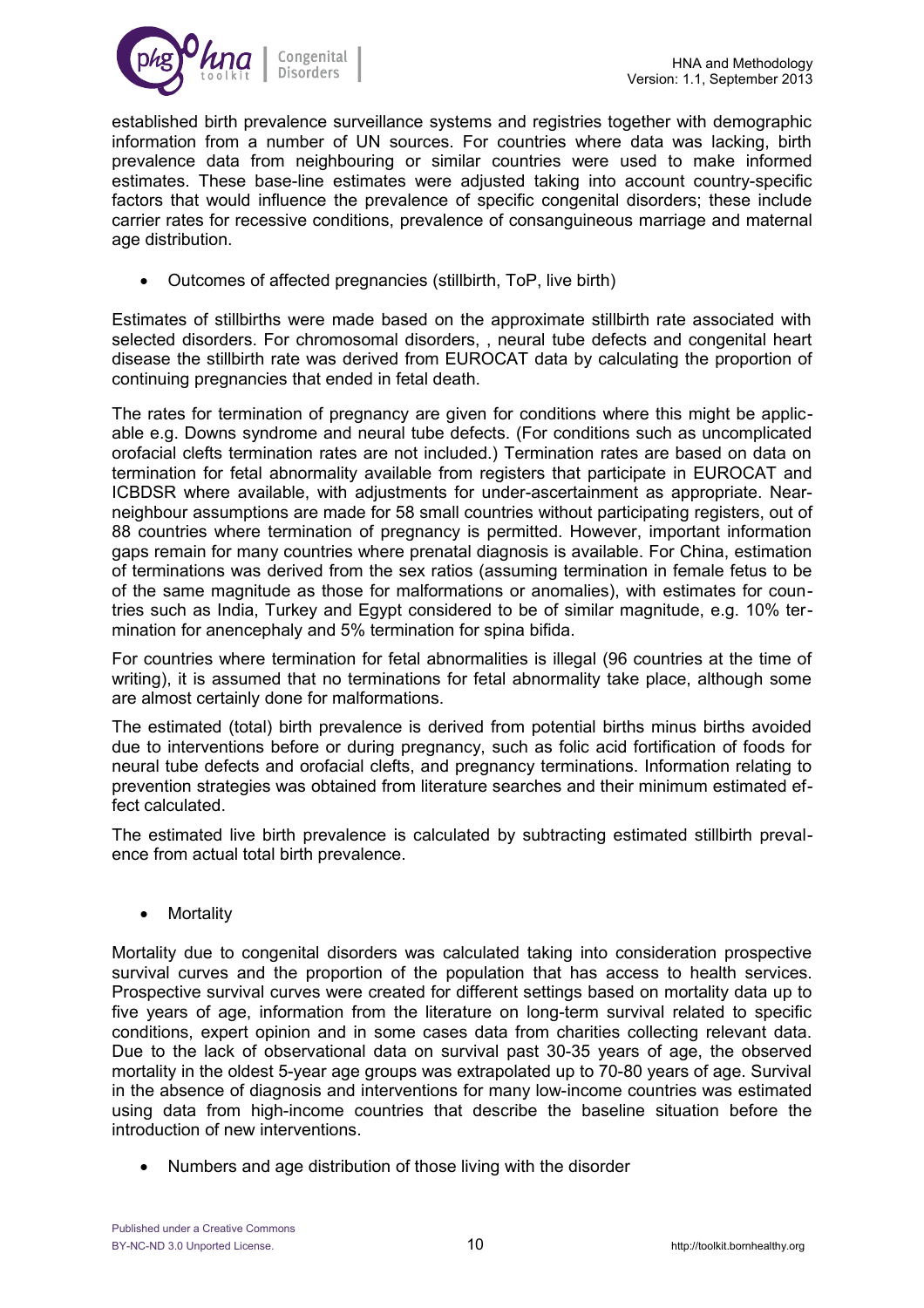

The number of patients living with a disorder in a designated year was estimated by integrating available data for the following for each country and disorder:

- 1. Birth prevalence
- 2. Population age distribution, as obtained from UNDY where available (72% of countries in the world), with missing data on 5-year population distribution attributed using the distribution for nearest neighbour with age-group disaggregated data
- 3. History of utilisation of prenatal diagnosis services for the disorder
- 4. Retrospective survival curves for the disorder in different settings, which takes into account if and when a treatment policy was introduced, for all or part of the population

Data from the MGDB are used to provide epidemiological estimates for certain congenital disorders that are included in the PHG Foundation Needs Assessment Toolkit (See Table 2 below). It must be borne in mind that is an epidemiologically-modelled solution with conservative and minimum estimates made where possible and clinically meaningful. However as with all model-derived estimates a number of assumptions have been made and many of the calculations are based on best available data sets found within the published or unpublished literature. Every opportunity is provided for Toolkit users, where able, to use their own data. A more detailed description of how MGDB calculates disease-specific epidemiology can be found in the Supporting Document section on MGDB.

| Clinical (listed alphabetically)                            | Availability of epidemiological data<br>from MGDB         |
|-------------------------------------------------------------|-----------------------------------------------------------|
| Congenital heart disease                                    | Yes                                                       |
| Congenital hypothyroidism and iodine deficiency<br>disorder | Yes (does not include CHT caused by<br>iodine deficiency) |
| Congenital rubella syndrome*                                | No                                                        |
| Congenital syphilis*                                        | No                                                        |
| Down's syndrome                                             | Yes                                                       |
| Teratogens                                                  | No.                                                       |
| Fetal alcohol spectrum disorder                             | No                                                        |
| Glucose-6-phosphate dehydrogenase deficiency                | <b>Yes</b>                                                |
| Neural tube defects                                         | Yes                                                       |
| Orofacial clefts                                            | <b>Yes</b>                                                |
| Rhesus D haemolytic disease of the newborn                  | <b>Yes</b>                                                |
| Sickle cell disease                                         | Yes                                                       |
| Thalassaemias                                               | Yes                                                       |

**Table 2:** Currently available data included in the Toolkit

\*Limited data are available from WHO (see below)

### **Other sources of epidemiological data**

Where condition specific epidemiological data was unavailable, attempts were made to gather data that could be used as a proxy indicator. The data within these sections is patchy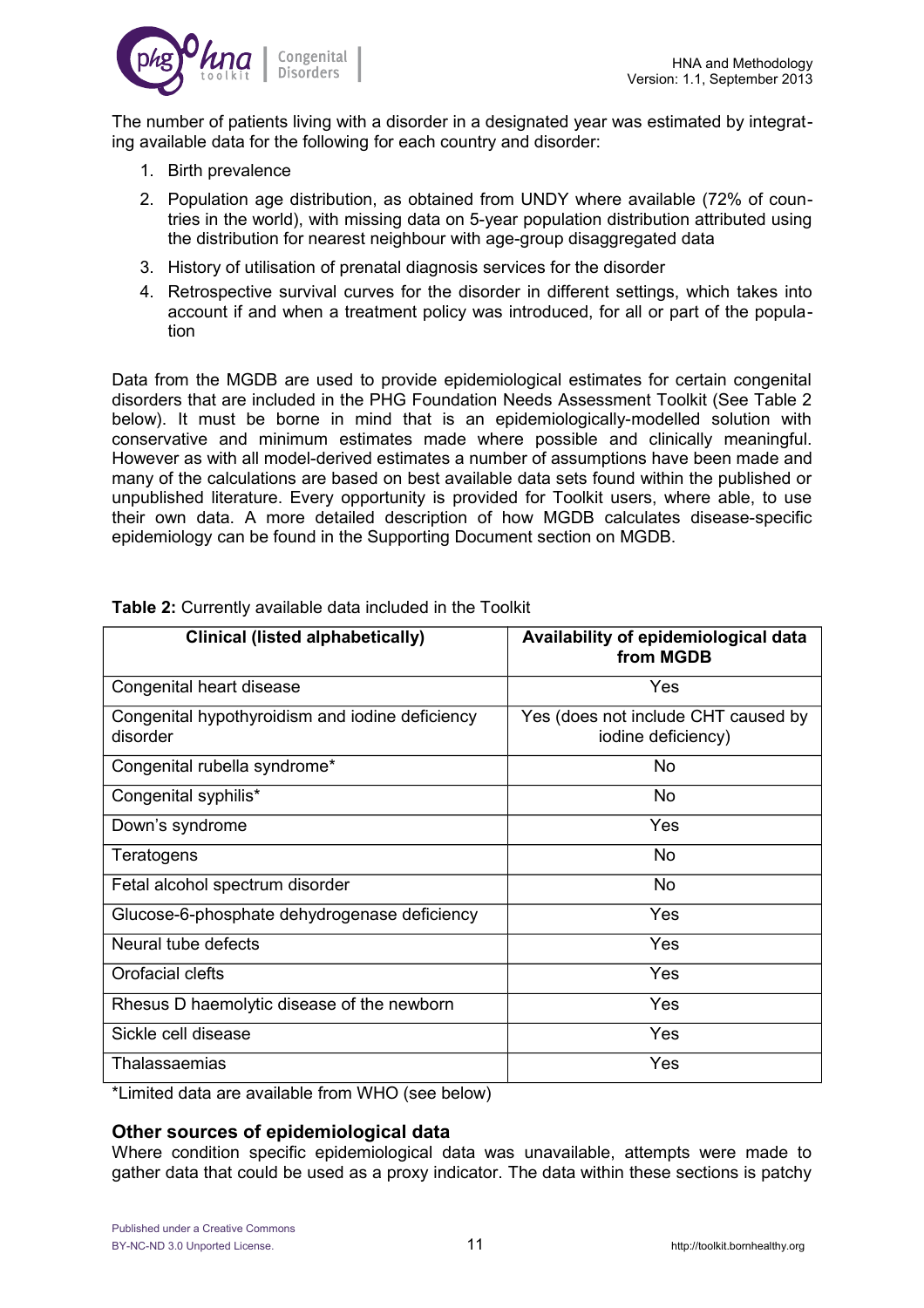

depending on what is available from WHO, and should be interpreted with caution, as the reporting and surveillance methods in countries may vary.

For congenital rubella syndrome, data included in PHGDB are reported incidence of rubella and immunisation coverage. The data in PHGDB are for 2011 and were obtained from the WHO vaccine-preventable diseases: monitoring system 2012 global summary<sup>[8](#page-11-0)</sup>.

For congenital syphilis, data included in PHGDB are reported proportion of women attending antenatal care, the proportion of women tested for syphilis at first visit and women attending antenatal care seropositive for syphilis. These data are from the 2011 progress report: Global HIV/AIDS response: epidemic update and health sector progress towards universal access: progress report 2011<sup>[9](#page-11-1)</sup>.

<span id="page-11-0"></span><sup>8</sup> http://apps.who.int/immunization\_monitoring/en/globalsummary/timeseries/tsincidencedip.htm

<span id="page-11-1"></span><sup>&</sup>lt;sup>9</sup> http://www.who.int/reproductivehealth/topics/rtis/GlobalData\_cs\_pregnancy2011.pdf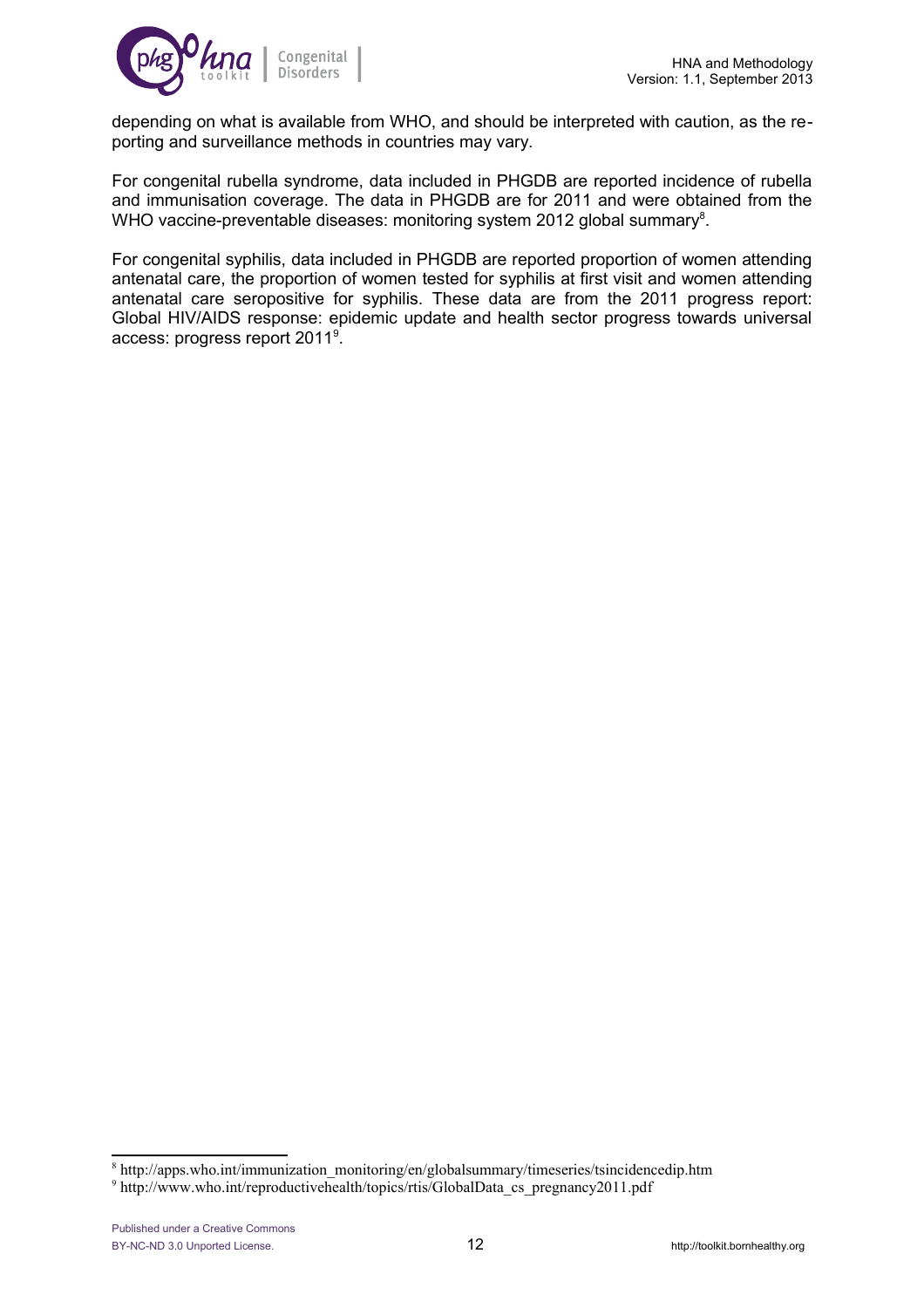

# **Appendix 1: Steering Group**

| Prof. Alan Bittles            | (Edith Cowan University, Australia)                 |
|-------------------------------|-----------------------------------------------------|
| Dr Hilary Burton              | (PHG Foundation, UK)                                |
| Prof. Arnold Christianson     | (University of the Witwatersrand, South Africa)     |
| Ms Patricia Gomez             | (Jhpiego, US)                                       |
| Dr Chris Howson               | (March of Dimes, US)                                |
| Mr Alastair Kent              | (Genetic Alliance, UK)                              |
| Prof. Betty Kirkwood          | (London School of Hygiene & Tropical Medicine, UK)  |
| Dr Elizabeth Mason            | (World Health Organisation)                         |
| Prof. Bernadette Modell       | (WHO Collaborating Centre, UCL CHIME, UK)           |
| Prof. Irmgard Nippert         | (University of Münster, Germany)                    |
| Mr Ysbrand Poortman           | (Preparing for Life Initiative, Netherlands)        |
| Prof. Lavinia Schuler-Faccini | (Universidade Federal do Rio Grande do Sul, Brazil) |
| Dr Peter Turnpenny            | (Royal Devon & Exeter Hospital, UK)                 |
| Dr Severin von Xylander       | (World Health Organisation)                         |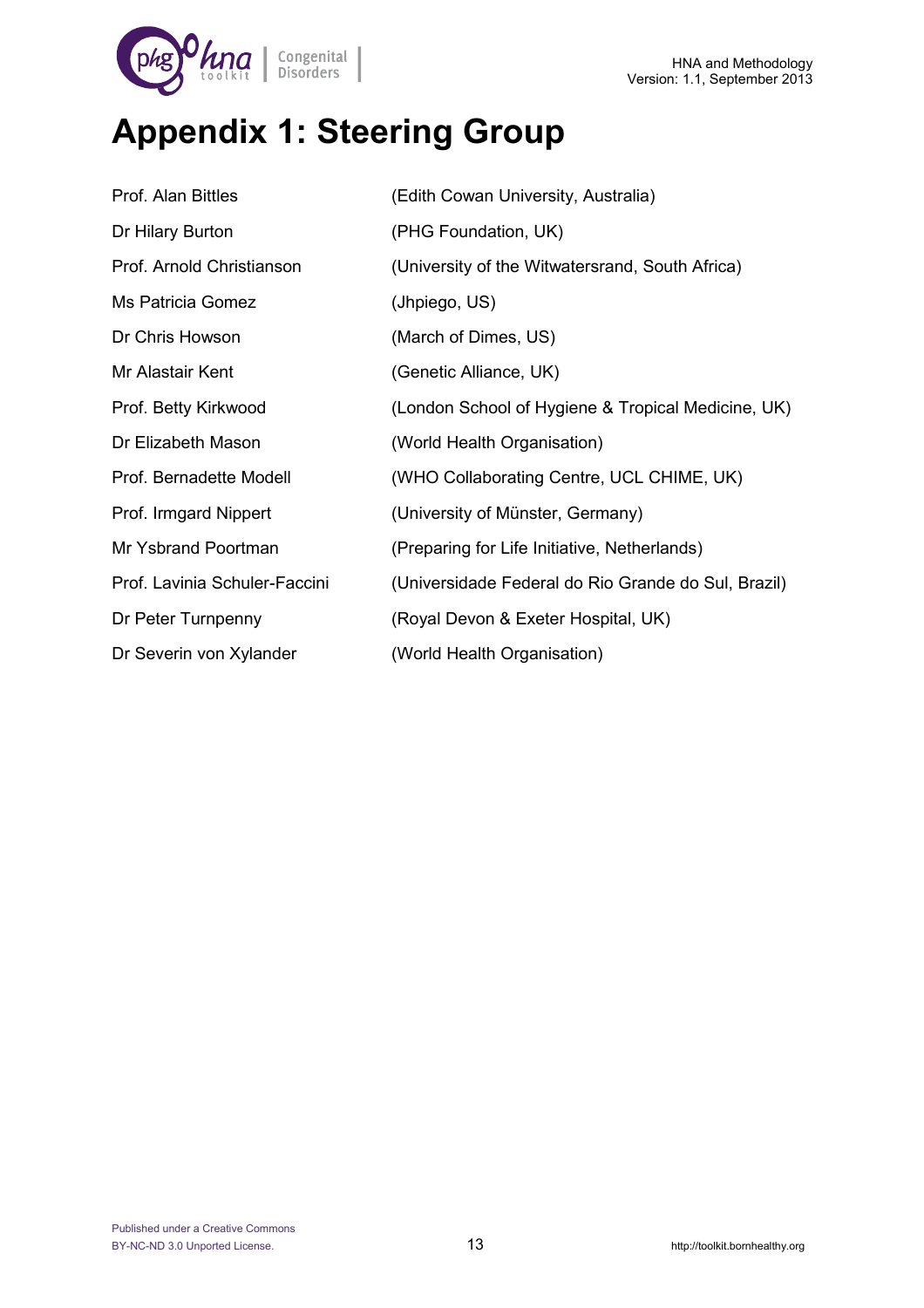

# **Appendix 2: List of project participants**

### **PHG Foundation**

Ms Corinna Alberg Dr Hilary Burton Dr Susmita Chowdhury Ms Alison Hall Dr Sowmiya Moorthie Dr Luis Nacul Dr Nora Pashayan Dr Anna Pokorska-Bocci Dr Gurdeep Sagoo Dr Alison Stewart

### **Additional Contributors**

Dr Denhard de Smit MediClara, Netherlands Dr Victoria Fearne NHS Suffolk, UK

Ms Celine Lewis Genetic Alliance, UK Prof. Peter Mossey **University of Dundee, UK** Prof. Victor Penchazadeh Ministry of Health, Argentina Dr Geordan Shannon University of Cambridge, UK Dr Ishwar Verma Sir Ganga Ram Hospital, India

Dr Cristina Barreiro Hospital de Pediatría Garrahan, Argentina Dr Maria Paz Bidondo **Hospital de Pediatría Garrahan, Argentina** Prof. Alan Bittles **Edith Cowan University, Australia** Mr Craig Brooks-Rooney Costello Medical Consulting, UK Prof. Arnold Christianson University of the Witwatersrand, South Africa Prof. Antoinette Ciliers C.H. Baragwanath Hospital, South Africa Ms Sophie Costello Costello Costello Medical Consulting, UK Dr Natasha Crowcroft University of Toronto, Canada Dr Matthew Darlison WHO Collaborating Centre, UCL CHIME, UK Prof. Jack Dowie London School of Hygiene & Tropical Medicine, UK Prof. Suzanne Filteau London School of Hygiene & Tropical Medicine, UK Dr Richard Fordham University of East Anglia, UK Prof. Roberto Giugliani WHO Collaborating Centre for the Development of Medical Genetics Services in Latin America, Brazil Dr Boris Groisman Centro Nacional de Genética Médica, Argentina Mr Christopher Grollman London School of Hygiene & Tropical Medicine, UK Ms Nia Hamer Costello Medical Consulting, UK Ms Laura Hamerslag Costello Medical Consulting, UK Ms Sophie Haynes Costello Medical Consulting, UK Dr Ebrahim Hoosen Inkosi Albert Luthuli Central Hospital, South Africa Dr Dafne Horovitz **Instituto Fernandes Figueira, Brazil** Ms Jeanette Kusel Costello Medical Consulting, UK Dr Mariela Larrandaburu Ministry of Public Health, Uruguay Dr Rosa Liascovich Centro Nacional de Genética Médica, Argentina Prof. Bernadette Modell WHO Collaborating Centre, UCL CHIME, UK Ms Anjali Nagpal London School of Hygiene & Tropical Medicine, UK Dr Maria Teresa Sanseverino Hospital de Clinicas de Porto Alegre, Brazil Prof. Lavinia Schuler-Faccini Universidade Federal do Rio Grande do Sul, Brazil Ms Beth Timm Costello Medical Consulting, UK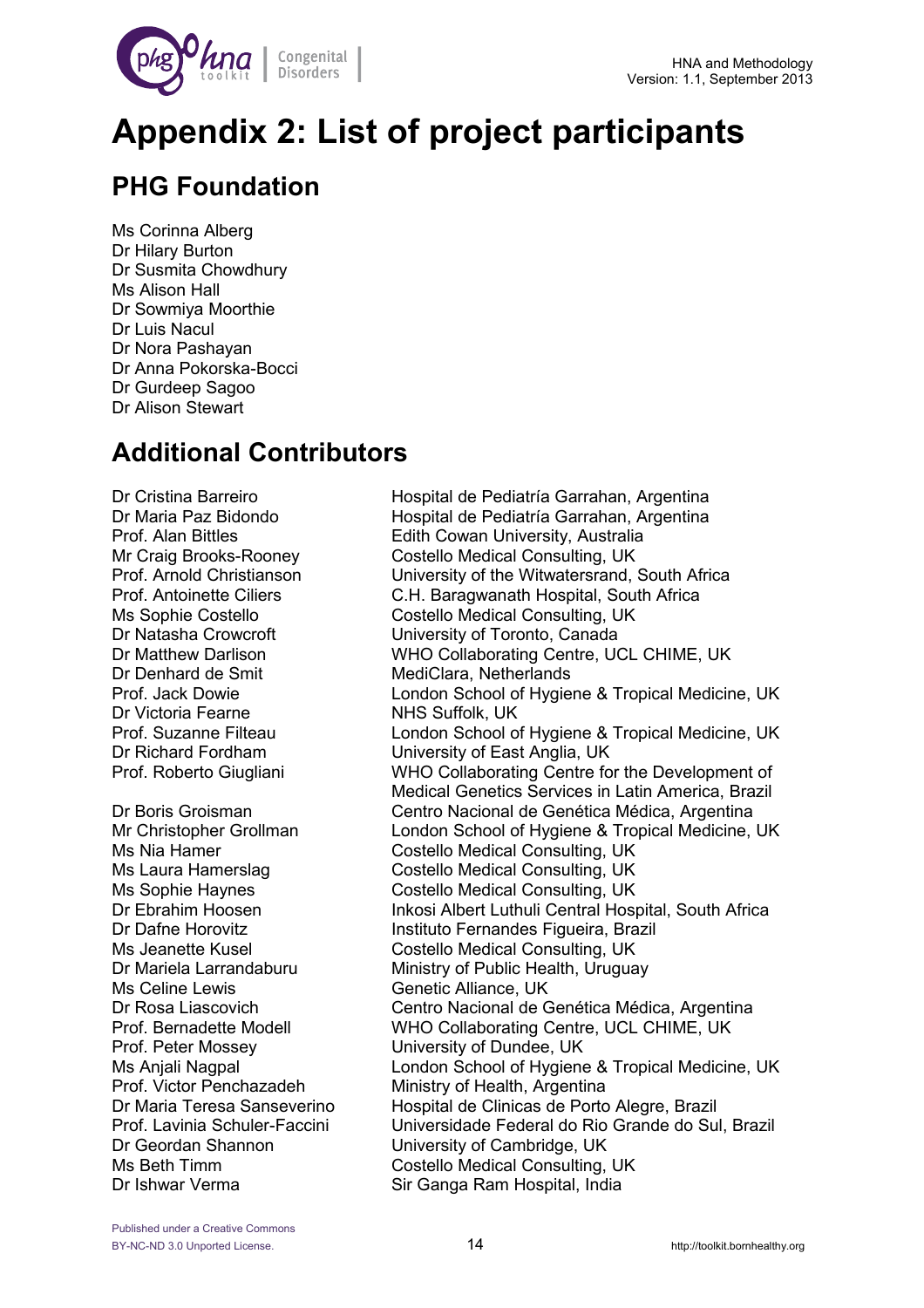

Prof. Denis Viljoen Foundation for Alcohol Related Research, South Africa Dr Pamela White Statistics Canada, Canada

### **Organisational Funders and Supporters**

Costello Medical Consulting Mothercare Group Foundation PHG Foundation UCL Centre for Health Informatics and Multiprofessional Education Wellbeing of Women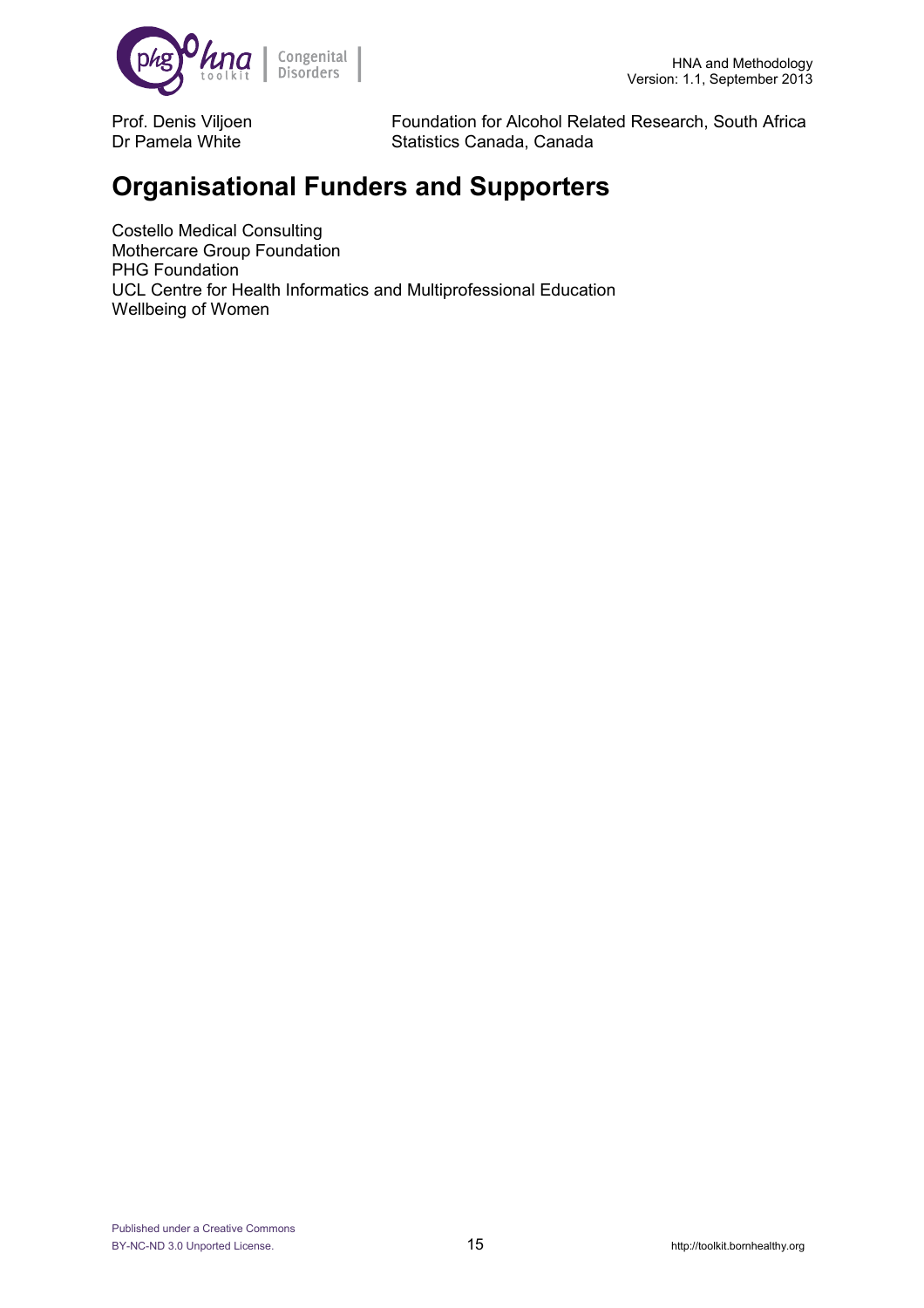

# **Appendix 3: List of countries included in this version of the Toolkit**

- Afghanistan (ISO code AF)
- Albania (ISO code AL)
- Algeria (ISO code DZ)
- Andorra (ISO code AD)
- Angola (ISO code AO)
- Antigua and Barbuda (ISO code AG)
- Argentina (ISO code AR)
- Armenia (ISO code AM)
- Australia (ISO code AU)
- Austria (ISO code AT)
- Azerbaijan (ISO code AZ)
- Bahamas (ISO code BS)
- Bahrain (ISO code BH)
- Bangladesh (ISO code BD)
- Barbados (ISO code BB)
- Belarus (ISO code BY)
- Belgium (ISO code BE)
- Belize (ISO code BZ)
- Benin (ISO code BJ)
- Bhutan (ISO code BT)
- Bolivia (ISO code BO)
- Bosnia and Herzegovina (ISO code BA)
- Botswana (ISO code BW)
- Brazil (ISO code BR)
- Brunei Darussalam (ISO code BN)
- Bulgaria (ISO code BG)
- Burkina Faso (ISO code BF)
- Burundi (ISO code BI)
- Cambodia (ISO code KH)
- Cameroon (ISO code CM)
- Canada (ISO code CA)
- Cape Verde (ISO code CV)
- Central African Republic (ISO code CF)
- Chad (ISO code TD)
- Chile (ISO code CL)
- China (ISO code CN)
- Colombia (ISO code CO)
- Comoros (ISO code KM)
- Congo, Democratic Republic of (ISO code CD)
- Congo (ISO code CG)
- Cook Islands (ISO code CK)
- Costa Rica (ISO code CR)
- Côte d'Ivoire (ISO code CI)
- Croatia (ISO code HR)
- Cuba (ISO code CU)
- Cyprus (ISO code CY)
- Czech Republic (ISO code CZ)
- Denmark (ISO code DK)
- Djibouti (ISO code DJ)
- Dominica (ISO code DM)
- Dominican Republic (ISO code DO)
- Ecuador (ISO code EC)
- Eqypt (ISO code EG)
- El Salvador (ISO code SV)
- Equatorial Guinea (ISO code GQ)
- Eritrea (ISO code ER)
- Estonia (ISO code EE)
- Ethiopia (ISO code ET)
- Fiji (ISO code FJ)
- Finland (ISO code FI)
- France (ISO code FR)
- Gabon (ISO code GA)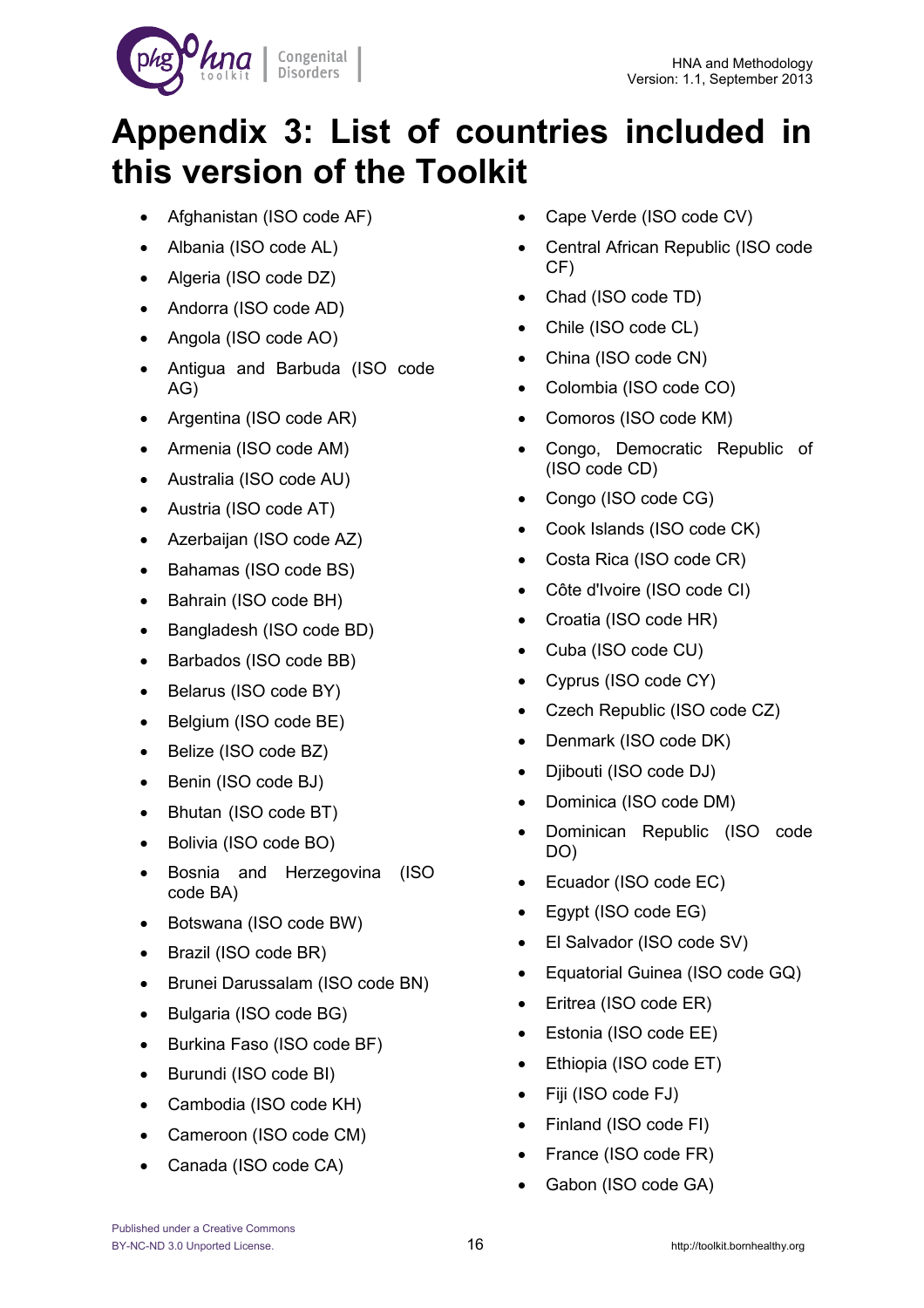

- Gambia (ISO code GM)
- Georgia (ISO code GE)
- Germany (ISO code DE)
- Ghana (ISO code GH)
- Greece (ISO code GR)
- Grenada (ISO code GD)
- Guatemala (ISO code GT)
- Guinea (ISO code GN)
- Guinea-Bissau (ISO code GW)
- Guyana (ISO code GY)
- Haiti (ISO code HT)
- Honduras (ISO code HN)
- Hong Kong (ISO code HK)
- Hungary (ISO code HU)
- Iceland (ISO code IS)
- India (ISO code IN)
- Indonesia (ISO code ID)
- $\bullet$  Iran (ISO code IR)
- Iraq (ISO code IQ)
- Ireland (ISO code IE)
- Israel (ISO code IL)
- Italy (ISO code IT)
- Jamaica (ISO code JM)
- Japan (ISO code JP)
- Jordan (ISO code JO)
- Kazakhstan (ISO code KZ)
- Kenya (ISO code KE)
- Kiribati (ISO code KI)
- Korea, Democratic Peoples' Republic of (ISO code KP)
- Korea, Republic of (ISO code KR)
- Kuwait (ISO code KW)
- Kyrgyzstan (ISO code KG)
- Lao People's Democratic Republic (ISO code LA)
- Latvia (ISO code LV)
- Lebanon (ISO code LB)
- Lesotho (ISO code LS)
- Liberia (ISO code LR)
- Libyan Arab Jamahiriya (ISO code LY)
- Liechtenstein (ISO code LI)
- Lithuania (ISO code LT)
- Luxembourg (ISO code LU)
- Macedonia (ISO code MK)
- Madagascar (ISO code MG)
- Malawi (ISO code MW)
- Malaysia (ISO code MY)
- Maldives (ISO code MV)
- Mali (ISO code ML)
- Malta (ISO code MT)
- Marshall Islands (ISO code MH)
- Mauritania (ISO code MR)
- Mauritius (ISO code MU)
- Mexico (ISO code MX)
- Micronesia (ISO code FM)
- Moldova (ISO code MD)
- Monaco (ISO code MC)
- Mongolia (ISO code MN)
- Montenegro (ISO code ME)
- Morocco (ISO code MA)
- Mozambique (ISO code MZ)
- Myanmar (ISO code MM)
- Namibia (ISO code NA)
- Nauru (ISO code NR)
- Nepal (ISO code NP)
- Netherlands (ISO code NL)
- New Zealand (ISO code NZ)
- Nicaragua (ISO code NI)
- Niger (ISO code NE)
- Nigeria (ISO code NG)
- Niue (ISO code NU)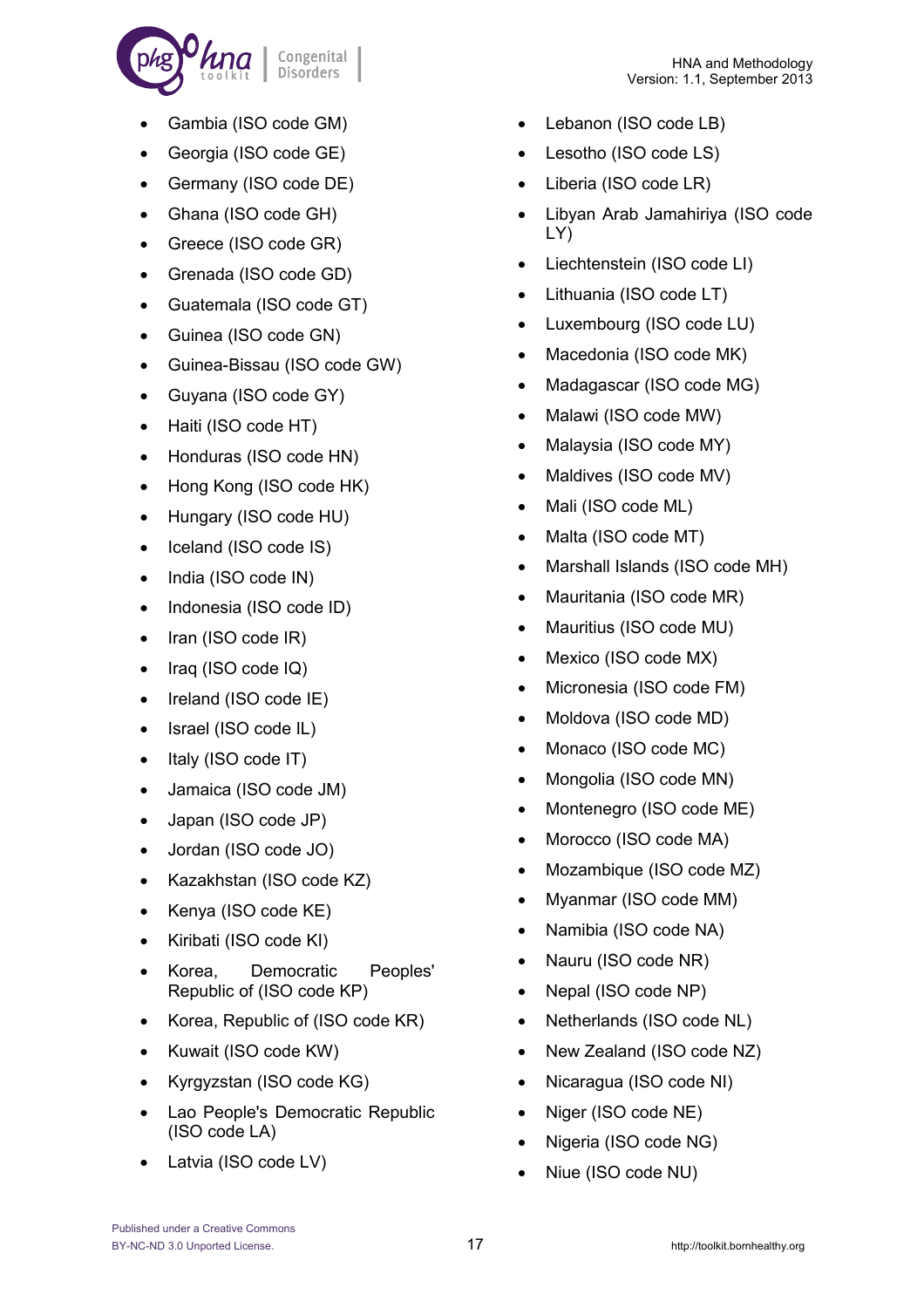

- Norway (ISO code NO)
- Oman (ISO code OM)
- Pakistan (ISO code PK)
- Palau (ISO code PW)
- Panama (ISO code PA)
- Papua New Guinea (ISO code PG)
- Paraguay (ISO code PY)
- Peru (ISO code PE)
- Philippines (ISO code PH)
- Poland (ISO code PL)
- Portugal (ISO code PT)
- Qatar (ISO code QA)
- Romania (ISO code RO)
- Russian Federation (ISO code RU)
- Rwanda (ISO code RW)
- Saint Kitts and Nevis (ISO code KN)
- Saint Lucia (ISO code LC)
- Saint Vincent and the Grenadines (ISO code VC)
- Samoa (ISO code WS)
- San Marino (ISO code SM)
- Sao Tome and Principe (ISO code ST)
- Saudi Arabia (ISO code SA)
- Senegal (ISO code SN)
- Serbia (ISO code RS)
- Seychelles (ISO code SC)
- Sierra Leone (ISO code SL)
- Singapore (ISO code SG)
- Slovakia (ISO code SK)
- Slovenia (ISO code SI)
- Solomon Islands (ISO code SB)
- Somalia (ISO code SO)
- South Africa (ISO code ZA)
- Spain (ISO code ES)
- Sri Lanka (ISO code LK)
- Sudan (ISO code SD)
- Suriname (ISO code SR)
- Swaziland (ISO code SZ)
- Sweden (ISO code SE)
- Switzerland (ISO code CH)
- Syrian Arab Republic (ISO code SY)
- Tajikistan (ISO code TJ)
- Tanzania (ISO code TZ)
- Thailand (ISO code TH)
- Timor-Leste (ISO code TP)
- Togo (ISO code TG)
- Tonga (ISO code TO)
- Trinidad and Tobago (ISO code TT)
- Tunisia (ISO code TN)
- Turkey (ISO code TR)
- Turkmenistan (ISO code TM)
- Tuvalu (ISO code TV)
- Uganda (ISO code UG)
- Ukraine (ISO code UA)
- United Arab Emirates (ISO code AE)
- United Kingdom (ISO code GB)
- United States of America (ISO code US)
- Uruguay (ISO code UY)
- Uzbekistan (ISO code UZ)
- Vanuatu (ISO code VU)
- Venezuela (ISO code VE)
- Viet Nam (ISO code VN)
- Yemen (ISO code YE)
- Zambia (ISO code ZM)
- Zimbabwe (ISO code ZW)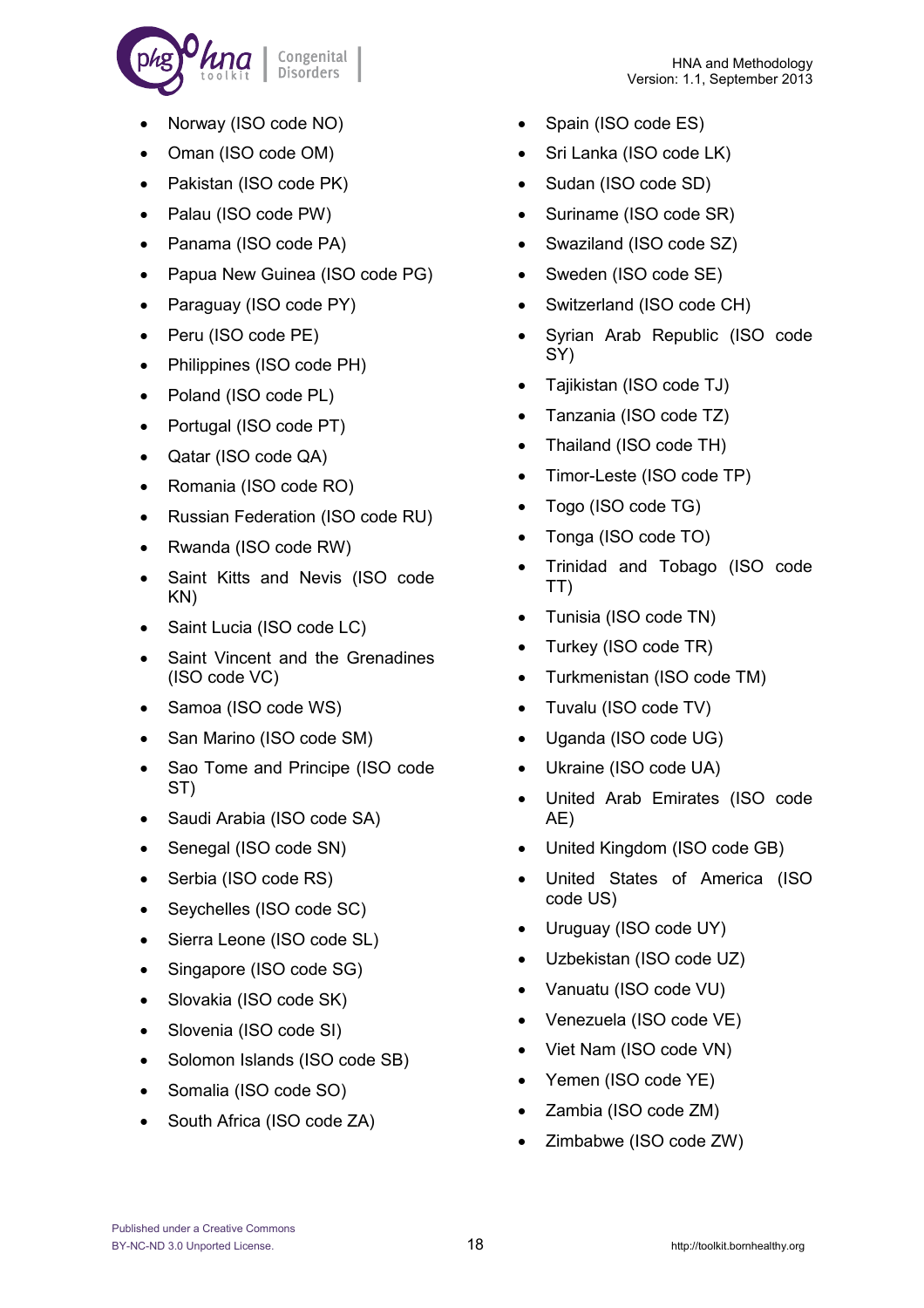

# **Appendix 4: Countries included in the Toolkit listed by GBD region**

### **Asia Pacific, High Income**

Brunei Darussalam, Japan, Republic of Korea, Singapore.

### **Asia, Central**

Armenia, Azerbaijan, Georgia, Kazakhstan, Kyrgyzstan, Mongolia, Tajikistan, Turkmenistan, Uzbekistan.

### **Asia, East**

China, Hong Kong, Democratic Peoples' Republic of Korea.

### **Asia, South**

Afghanistan, Bangladesh, Bhutan, India, Nepal, Pakistan.

### **Asia, Southeast**

Cambodia, Indonesia, Lao PDR, Malaysia, Maldives, Mauritius, Myanmar, Philippines, Seychelles, Sri Lanka, Thailand, Timor-Leste, Viet Nam.

#### **Australasia**

Australia, New Zealand.

#### **Caribbean**

Antigua and Barbuda, Bahamas, Barbados, Belize, Cuba, Dominica, Dominican Republic, Grenada, Guyana, Haiti, Jamaica, Saint Kitt's and Nevis, Saint Lucia, Saint Vincent and the Grenadines, Suriname, Trinidad and Tobago.

### **Europe, Central**

Albania, Bosnia and Herzegovina, Bulgaria, Croatia, Czech Republic, Hungary, Macedonia, Montenegro, Poland, Romania, Serbia, Slovakia, Slovenia.

### **Europe, Eastern**

Belarus, Estonia, Latvia, Lithuania, Moldova, Russian Federation, Ukraine.

#### **Europe, Western**

Andorra, Austria, Belgium, Cyprus, Denmark, Finland, France, Germany, Greece, Iceland, Ireland, Israel, Italy, Liechtenstein, Luxembourg, Malta, Monaco, Netherlands, Norway, Portugal, San Marino, Spain, Sweden, Switzerland, United Kingdom.

#### **Latin America, Andean**

Bolivia, Ecuador, Peru.

#### **Latin America, Central**

Colombia, Costa Rica, El Salvador, Guatemala, Honduras, Mexico, Nicaragua, Panama, Venezuela.

### **Latin America, Southern**

Argentina, Chile, Uruguay.

### **Latin America, Tropical**

Brazil, Paraguay.

### **North Africa / Middle East**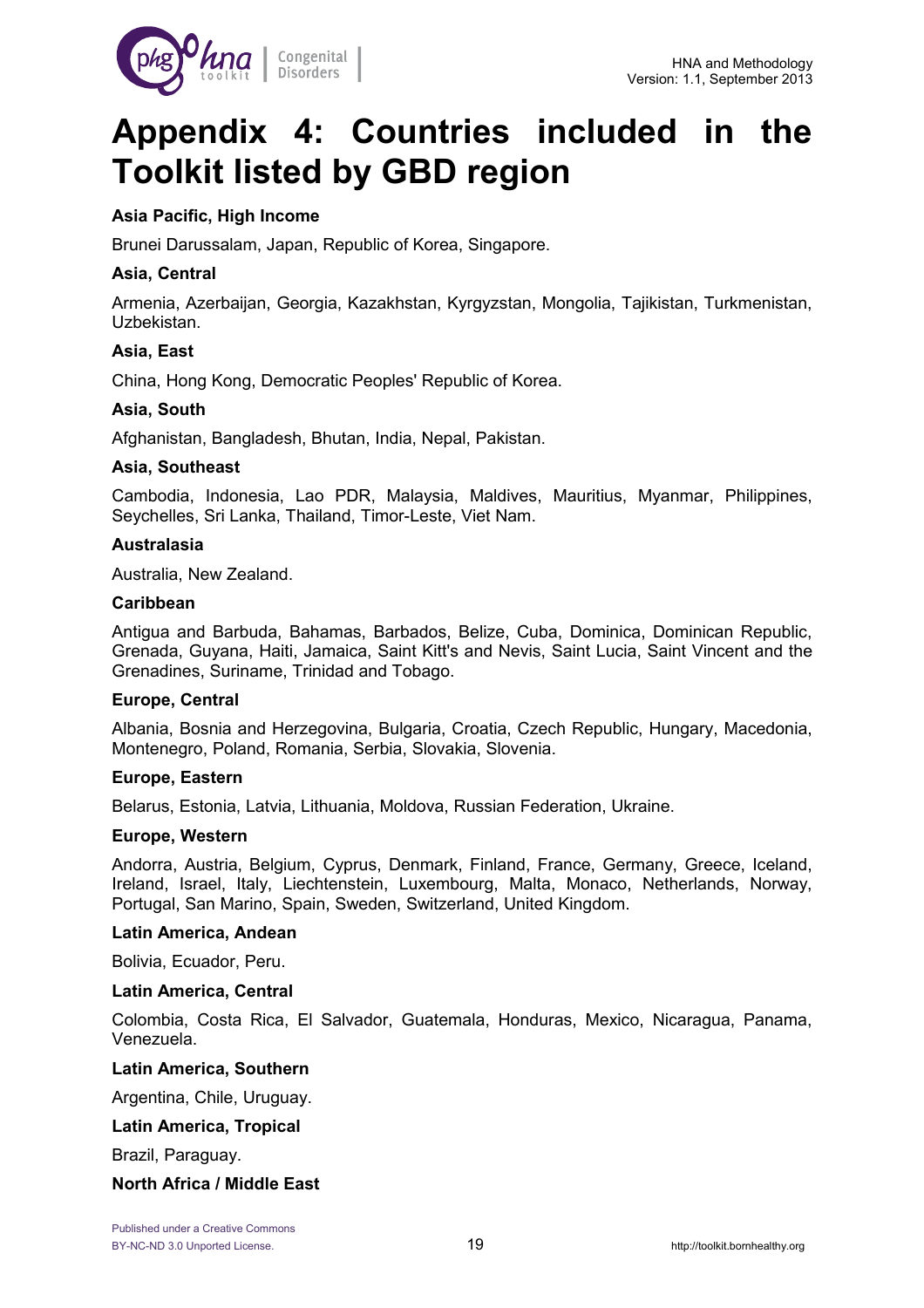

Bahrain, Iran, Iraq, Jordan, Kuwait, Lebanon, Oman, Qatar, Saudi Arabia, Syrian Arab Republic, Turkey, United Arab Emirates, Yemen, Algeria, Egypt, Libyan Arab Jamahiriya, Morocco, Tunisia.

### **North America, High Income**

Canada, United States.

### **Oceania**

Cook Islands, Fiji, Kiribati, Marshall Islands, Micronesia, Nauru, Niue, Palau, Papua New Guinea, Samoa, Solomon Islands, Tonga, Tuvalu, Vanuatu.

### **Sub-Saharan Africa, Central**

Angola, Central African Republic, Congo, DR Congo, Equatorial Guinea, Gabon.

### **Sub-Saharan Africa, East**

Burundi, Comoros, Djibouti, Eritrea, Ethiopia, Kenya, Madagascar, Malawi, Mozambique, Rwanda, Somalia, Sudan, Tanzania, Uganda, Zambia.

### **Sub-Saharan Africa, Southern**

Botswana, Lesotho, Namibia, South Africa, Swaziland, Zimbabwe.

### **Sub-Saharan Africa, West**

Benin, Burkina Faso, Cameroon, Cape Verde, Chad, Côte d'Ivoire, Gambia, Ghana, Guinea, Guinea-Bissau, Liberia, Mali, Mauritania, Niger, Nigeria, Sao Tome and Principe, Senegal, Sierra Leone, Togo.